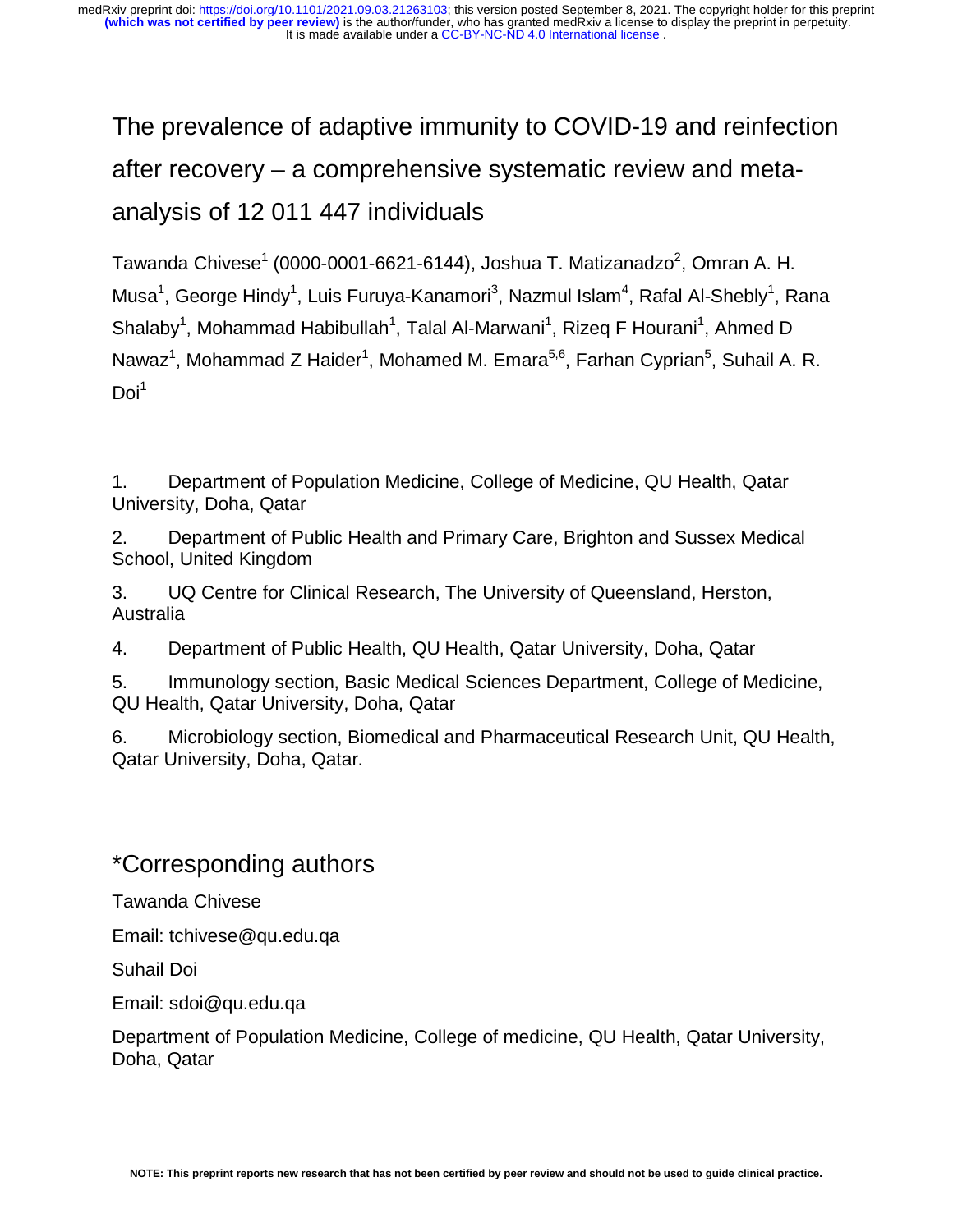# Abstract

## **Objectives**

This study aims to estimate the prevalence and longevity of detectable SARS-CoV-2 antibodies as well as memory cells T and B after recovery. In addition, the prevalence of COVID-19 reinfection, and the preventive efficacy of previous infection with SARS-CoV-2 were investigated.

#### Methods and analyses

A synthesis of existing research was conducted. The Cochrane Library for COVID-19 resources, the China Academic Journals Full Text Database, PubMed, and Scopus as well as preprint servers were searched for studies conducted between 1 January 2020 to 1 April 2021. We included studies with the relevant outcomes of interest. All included studies were assessed for methodological quality and pooled estimates of relevant outcomes were obtained in a meta-analysis using a bias adjusted synthesis method. Proportions were synthesized with the Freeman-Tukey double arcsine transformation and binary outcomes using the odds ratio (OR). Heterogeneity between included studies was assessed using the I2 and Cochran's Q statistics and publication bias was assessed using Doi plots.

#### Results

Fifty-four studies, from 18 countries, with a total of 12 011 447 individuals, followed up to 8 months after recovery were included. At 6-8 months after recovery, the prevalence of SARS-CoV-2 specific immunological memory remained high; IgG – 90.4% (95%CI 72.2-99.9,  $I^2$ =89.0%, 5 studies), CD4+ - 91.7% (95%Cl 78.2 – 97.1, one study), and memory B cells 80.6% (95%CI 65.0-90.2, one study) and the pooled prevalence of reinfection was 0.2% (95%Cl 0.0 – 0.7,  $I^2 = 98.8$ , 9 studies). Individuals previously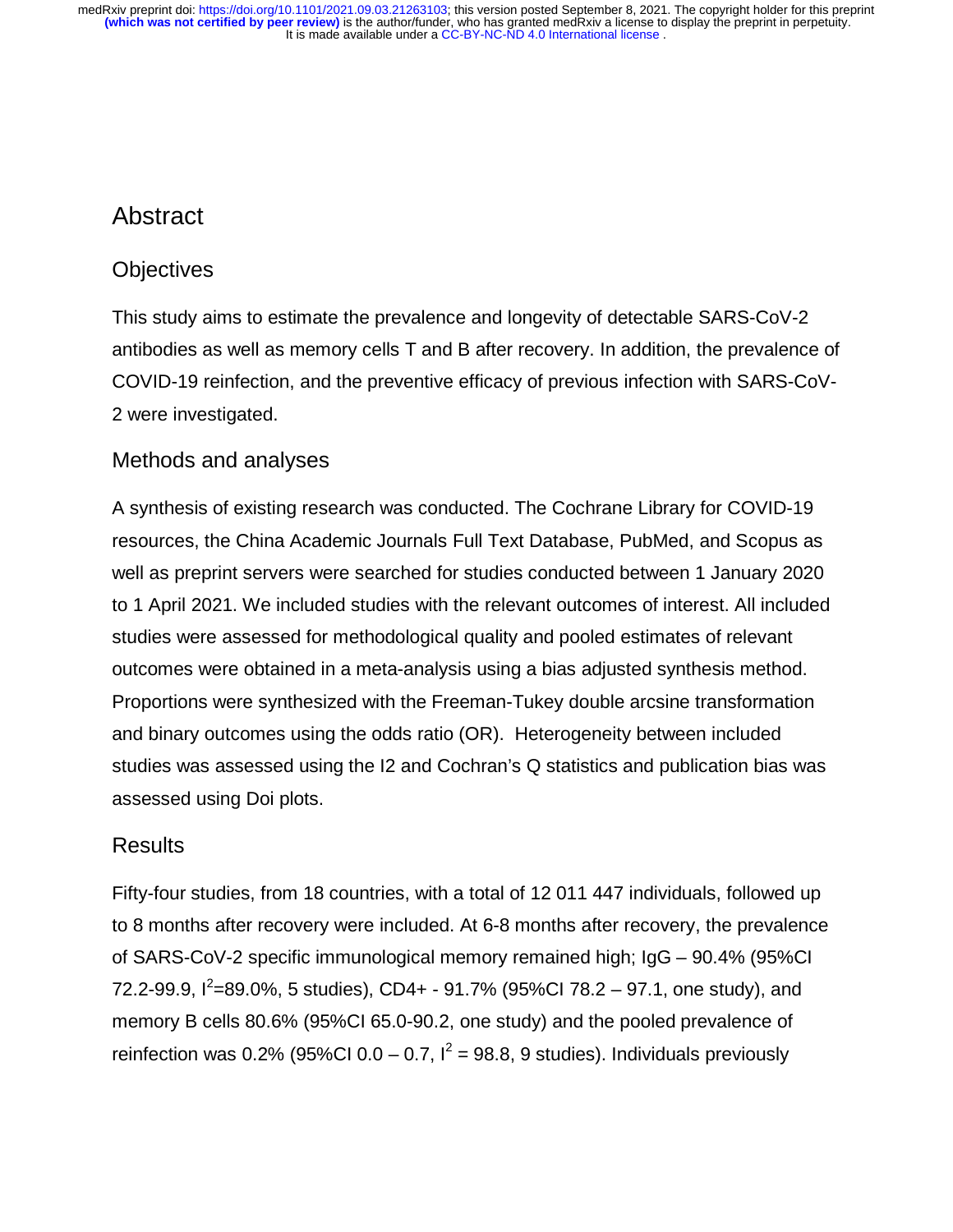infected with SARS-CoV-2 had an 81% reduction in odds of a reinfection (OR 0.19, 95% CI 0.1 - 0.3,  $I^2 = 90.5\%$ , 5 studies).

#### **Conclusion**

Around 90% of people previously infected with SARS-CoV-2 had evidence of immunological memory to SARS-CoV-2, which was sustained for at least 6-8 months after recovery, and had a low risk of reinfection.

#### **Registration**

#### PROSPERO: CRD42020201234

## What is already known on this topic

Individuals who recover from COVID-19 may have immunity against future infection but the proportion who develop immunity is uncertain. Further, there is uncertainty about the proportion of individuals who get reinfected with COVID-19.

## What this study adds

Using data from 54 studies with follow up time up to 8 months after recovery, during the period February 2020-February 2021, we found that, post-COVID-19, up to 90% of individuals had antibodies and memory T and B cells against SARS-CoV-2. We also found a pooled prevalence of reinfection of 0.2%, and that infection conferred an 81% decrease in odds of reinfection with SARS-CoV-2, compared to unimmunized individuals without previous COVID-19.

This review of 12 million individuals presents evidence that most individuals who recover from COVID-19 develop immunological memory to SARS-CoV-2, which was still detectable for up to 8 months. Further, reinfection after recovery from COVID-19 was rare during the first 8 months after recovery, with a prevalence below 1%, while prior infection confers protection with an odds ratio of 0.19 and a preventive efficacy of 80% at a baseline prevalence of 5% for COVID-19 in a community.

## Implications of all the available evidence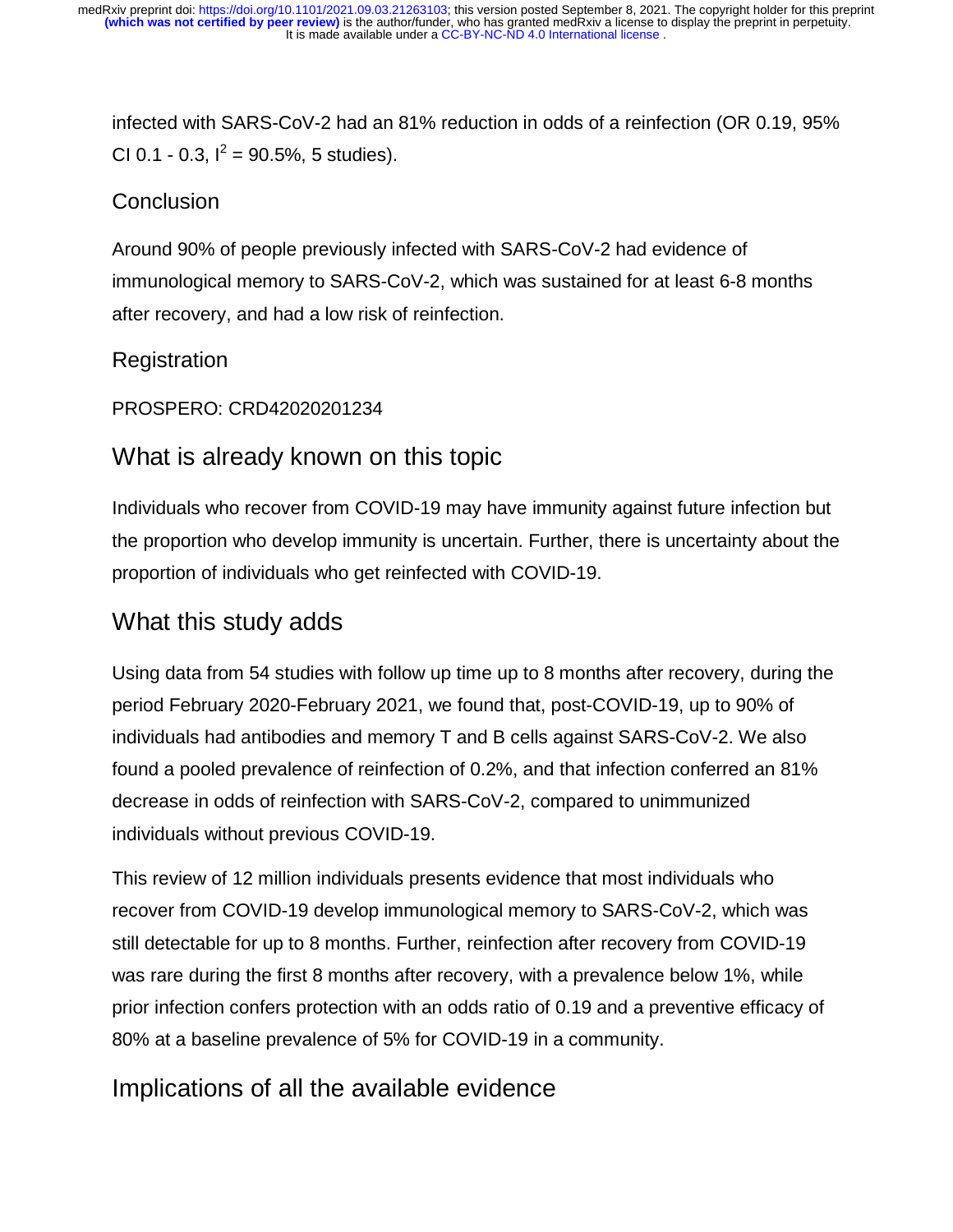Individuals with a history of COVID-19 infection have immunity against the disease for up to 8 months, although this period could be longer. These individuals could be prioritized last for COVID-19 vaccinations or considered for single dose vaccinations.

# **Strengths**

This comprehensive review addresses key questions on prevalent immunological memory and risk of reinfection in individuals with prior confirmed COVID-19 using robust systematic review methods.

# **Limitations**

Some of the included studies which examined prevalent immunological memory were small studies which were affected by loss to follow up. The review did not examine evidence for immunity against the new divergent variants, which may be more likely to have immune evasion behaviour and may present a higher risk of reinfection. Lastly, the review did not examine the effect of the severity of COVID-19 on both immunological memory and the risk of reinfection.

# Keywords

COVID-19, SARS-CoV-2, adaptive immunity, antibodies, reinfection, preventive efficacy

# Introduction

Despite the availability of several efficacious and safe vaccines against COVID-19 (1, 2), access to the vaccines is limited, especially for low and middle-income countries (LMICs) (3). With the pandemic showing no signs of abating, a key question that remains unanswered is whether infection with COVID-19 confers immunity and how long that immunity lasts. If individuals with past COVID-19 infection have durable immunity, they may form a group that could be less prioritized for COVID-19 vaccination in resource-limited settings or subject to single-dose vaccination regimens in resource limited settings (4-6). However, the nature of, the protectiveness and duration of acquired immunity to COVID-19 is still not completely understood.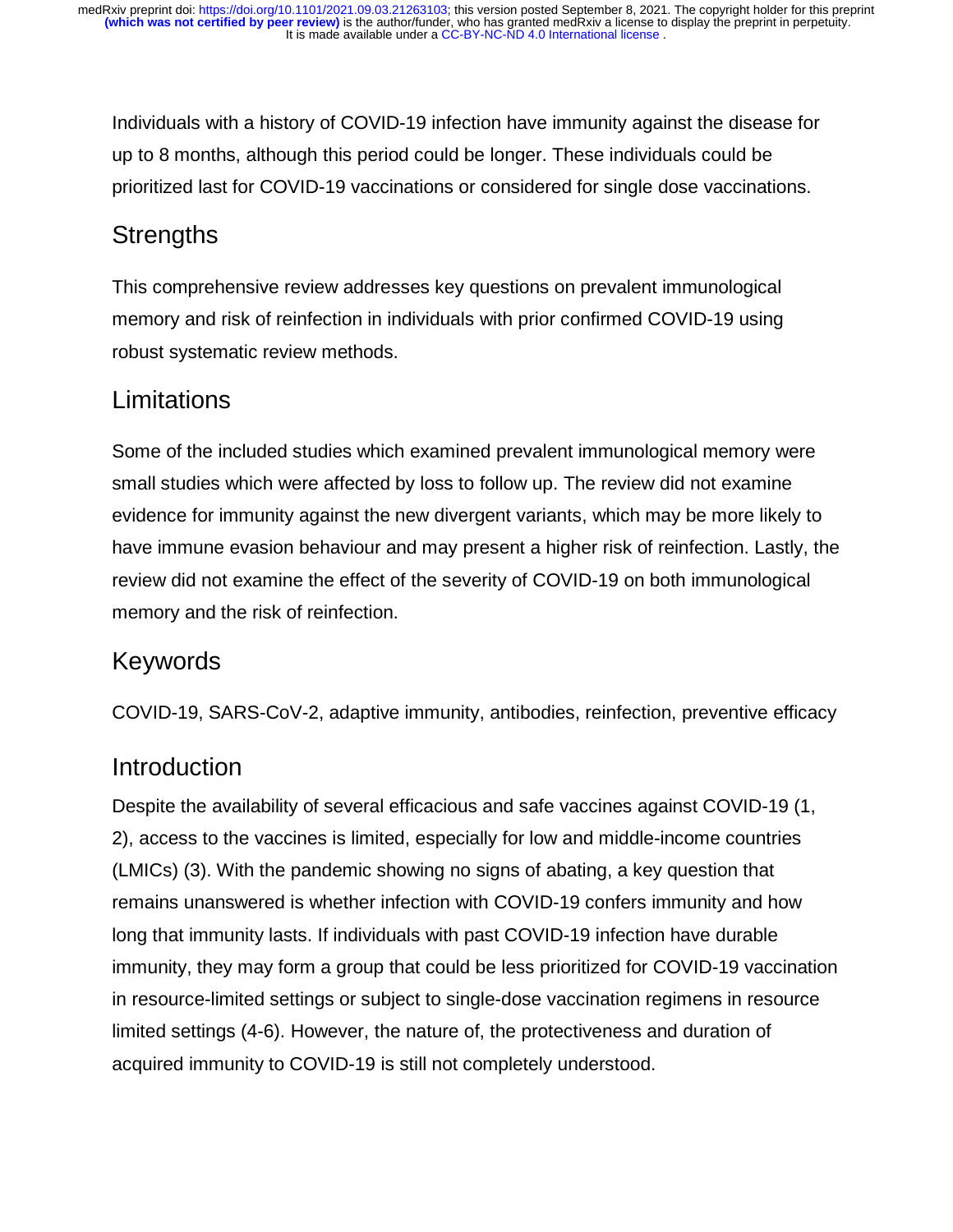Several studies have shown that individuals infected with SARS-CoV-2 develop neutralizing antibodies (7, 8), and that, up to 8 months later, most individuals who recover from COVID-19 have evidence of humoral immunological memory (9-13). However, many of these studies involve small numbers of participants and suffer from loss to follow up. Therefore, it is still not clear what percentage of people with COVID-19 do have detectable antibodies against SARS-CoV-2 after recovery.

Even though antibodies are necessary for sterilizing immunity against SARS-CoV-2, there is an increasing understanding of the role played by both cellular and humoral components of the adaptive immune response in fighting off infection by the SARS-CoV-2 virus (9, 14-17). Although the cellular immune response usually lags behind the humoral immune response by several days, there is evidence that even when there are no circulating antibodies, circulating memory T cells provide protection against clinical disease and death from infection by the hepatitis B virus (18). This is likely to be true for SARS-CoV-2 which can progress relatively slowly to severe disease status, in a median of about 19 days (19), as this gives the cellular immune response the time it requires to muster. Findings from the few available studies suggest that it is likely that most individuals develop immunological memory to SARS-CoV-2 in the form of CD4+ and CD8+ T cells (9, 17). However, it is not yet clear what proportion of people who recover from COVID-19 have detectable cellular immunological memory to SARS-CoV-2 and for how long.

Measuring the proportions of individuals with evidence of immunological memory of SARS-CoV-2 gives a relatively good idea of immunity against the virus after recovery. However, measuring the risk of reinfection provided a better way of measuring immunity to COVID-19 after recovery. Initial findings from earlier studies suggested that reinfection with SARS-CoV-2 was not rare (20-23), and this was worsened by sensational news reporting. However, a growing understanding of COVID-19 has allayed these initial fears as most of early cases were more likely to be due to either prolonged viral shedding or reactivation of an incompletely cleared virus, that may have been harbored in the nasal cavity, termed repositivity (24-26). While repositive cases may not be as worrying as true reinfections, it is still important to understand how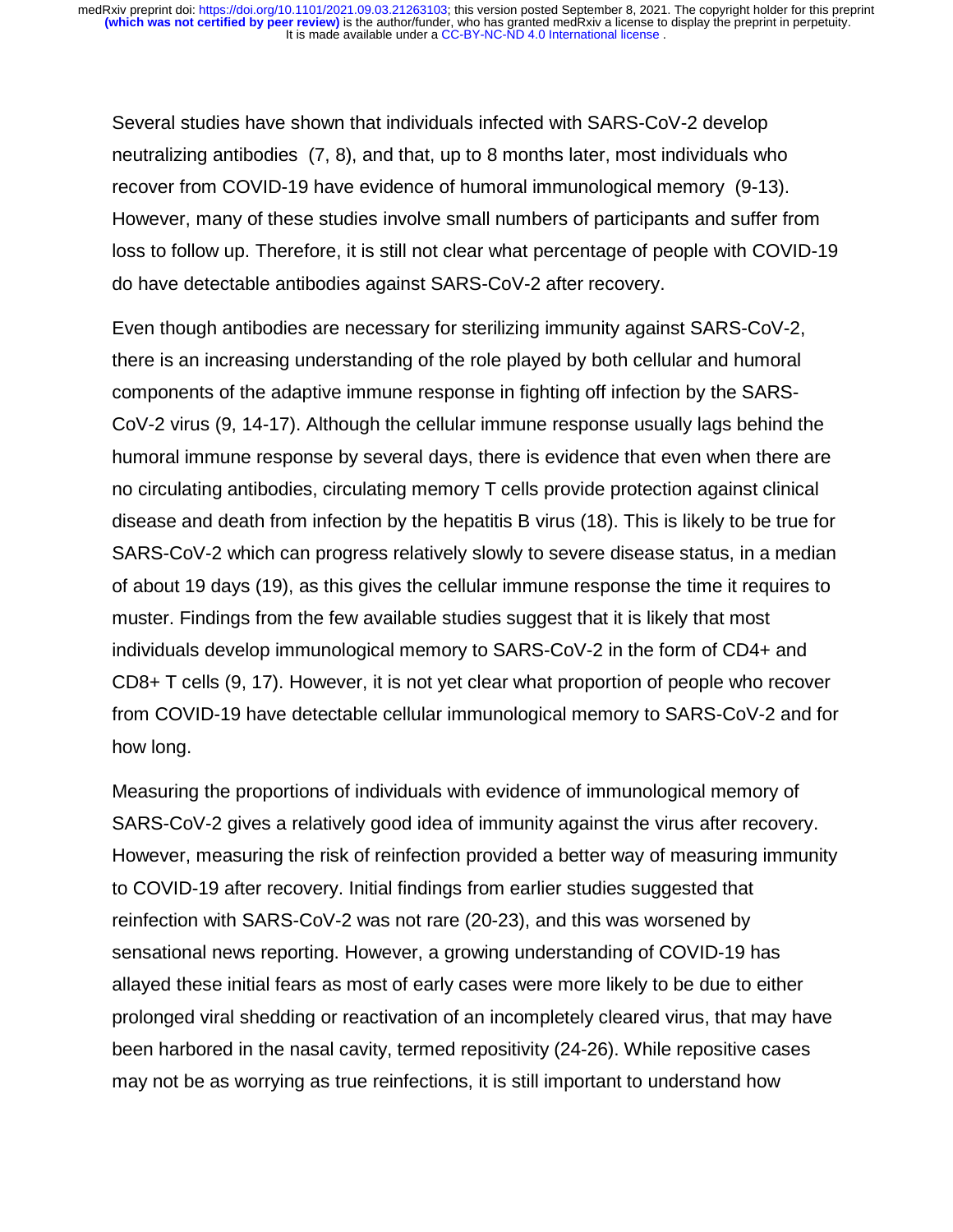prevalent these cases are, and whether they are infective or not. Evidence from several case studies suggest that reinfection is still possible, with several confirmed reinfections having been reported so far (22, 23). Establishing reinfection prevalence is a difficult process in epidemiological studies as this requires viral sequencing from both the primary and secondary infection during large longitudinal cohorts (27), and not many studies can afford to do this on a large scale. Emerging data from a few large cohort studies (28-30) has shown that the prevalence of reinfection by SARS-CoV-2 lies anywhere between <1% and 5%. It is still not clear what proportion of individuals with COVID-19 get re-infected by the virus and if the protective immunity from previous infection by SARS-CoV-2 wanes over time. Longitudinal studies of the main seasonal coronaviruses; HCoV-NL63, HCoV-229E, HCoV-OC43 and HCoV-HKU1, have shown that acquired immunity is short lived and reinfection occurs more frequently after six to 12 months of recovery (31). This could be due to strain variation, which increases the risk of reinfection, a situation that may be similar to SARS-CoV-2 where divergent variants (32-34) have developed.

This research aims to estimate the prevalence of SARS-CoV-2 specific immunologic memory after recovery from COVID-19 and its efficacy in protecting against reinfection through synthesis of all existing research. Specifically, the research aims to estimate the prevalence of detectable SARS-CoV-2 specific IgG and IgA antibodies, memory CD4+, CD8+ and B cells after recovery, to estimate the prevalence of repositivity and reinfection after infection with SARS-CoV-2, and to estimate the protective efficacy of previous infection with SARS-CoV-2 against reinfection.

## **Methods**

#### Study Design

The design and conduct of this systematic review and meta-analysis followed the Preferred Reporting Items for Systematic reviews and Meta-Analyses (PRISMA) guidelines (35). The protocol for this study is registered online on PROSPERO, the International prospective register of systematic reviews (CRD42020201234).

Data sources and search methods for identification of studies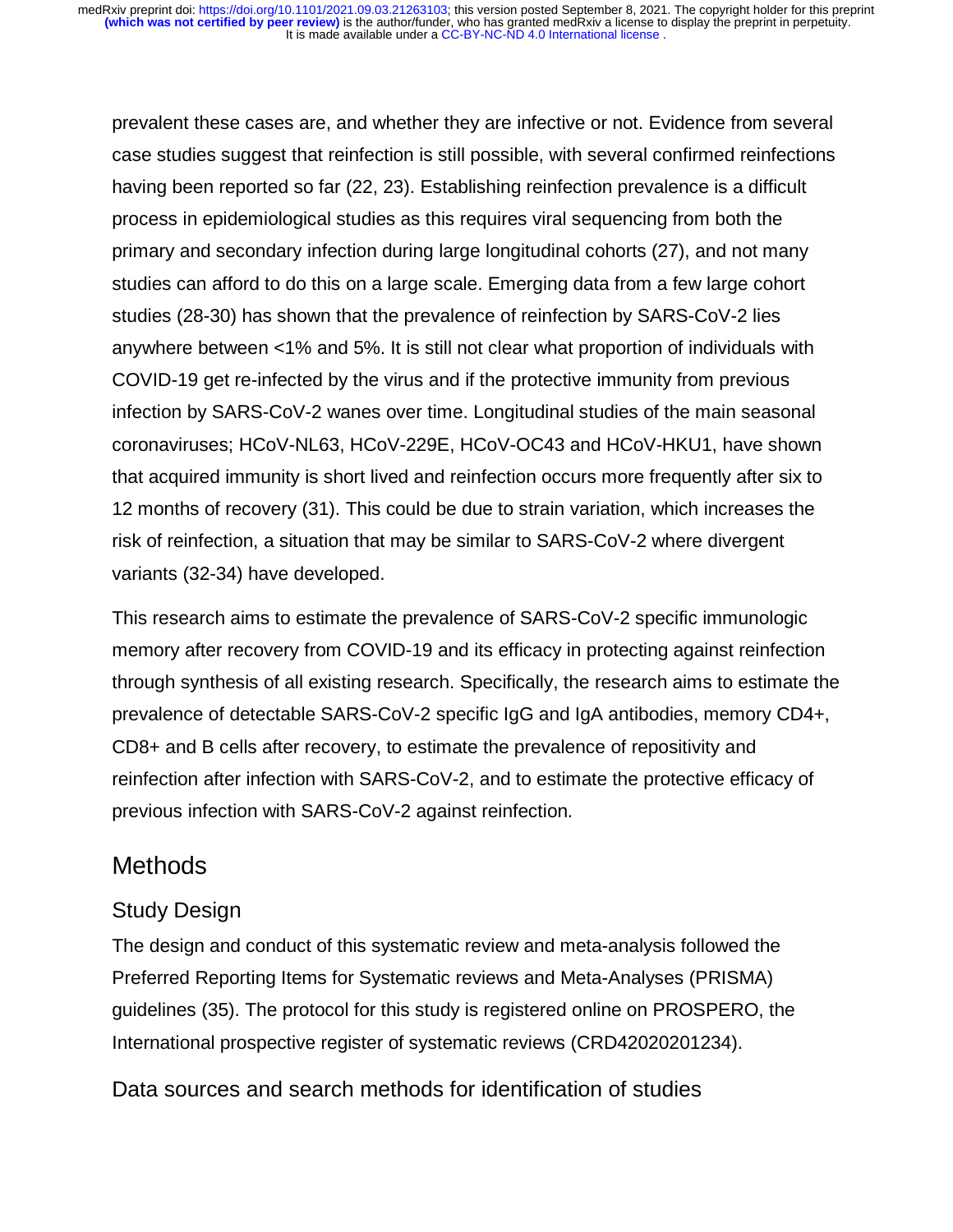We searched for studies, without language restrictions, from 1 January 2020 till 1<sup>st</sup> of April 2021, the Web of Science Clarivate, the China Academic Journals Full Text Database, PubMed, Scopus, and the databases of preprints (https://www.medrxiv.org/ and https://www.biorxiv.org/). All references of retrieved articles were manually screened for further studies. The search strategy is shown in Supplementary Doc 1.

#### Procedure for selection of studies

Articles retrieved from the search were exported to Endnote X7 where duplicates were removed and then uploaded for the initial screening using title and abstract on the Rayyan systematic review management website (https://www.rayyan.ai/).

Due to the large number of records identified, records were subdivided into four groups and for each group, two investigators then screened titles, abstracts and if necessary full articles for inclusion. The full text of the records identified from screening using titles and abstracts were then screened for eligibility independently by the two investigators. Disagreements were resolved by an independent third author from another group.

Criteria for considering studies for the review.

### Types of studies

This synthesis included observational studies which reported the prevalence of SARS-CoV-2 specific IgG, IgA, CD4+, CD8+ and memory B cells during and after recovery from COVID-19, the prevalence of repositivity and reinfection with SARS-CoV-2. The study designs included were case series of individuals, cross sectional studies and cohort studies. Studies were included if participants had COVID-19 confirmed using polymerase chain reaction (PCR) or molecular antigen tests. For humoral immunity, eligible studies should have assessed the presence of detectable SARS-CoV-2 specific IgG and IgA. For cellular immunity, studies were eligible if they used flow cytometry to measure proportions of individuals with SARS-CoV-2 specific CD4+, CD8+ and memory B cells. Studies were excluded if they were experimental studies, as they may not be representative of cases, if participants did not have confirmed COVID-19 by molecular tests, if they measured immunity components during the infection phase, if they were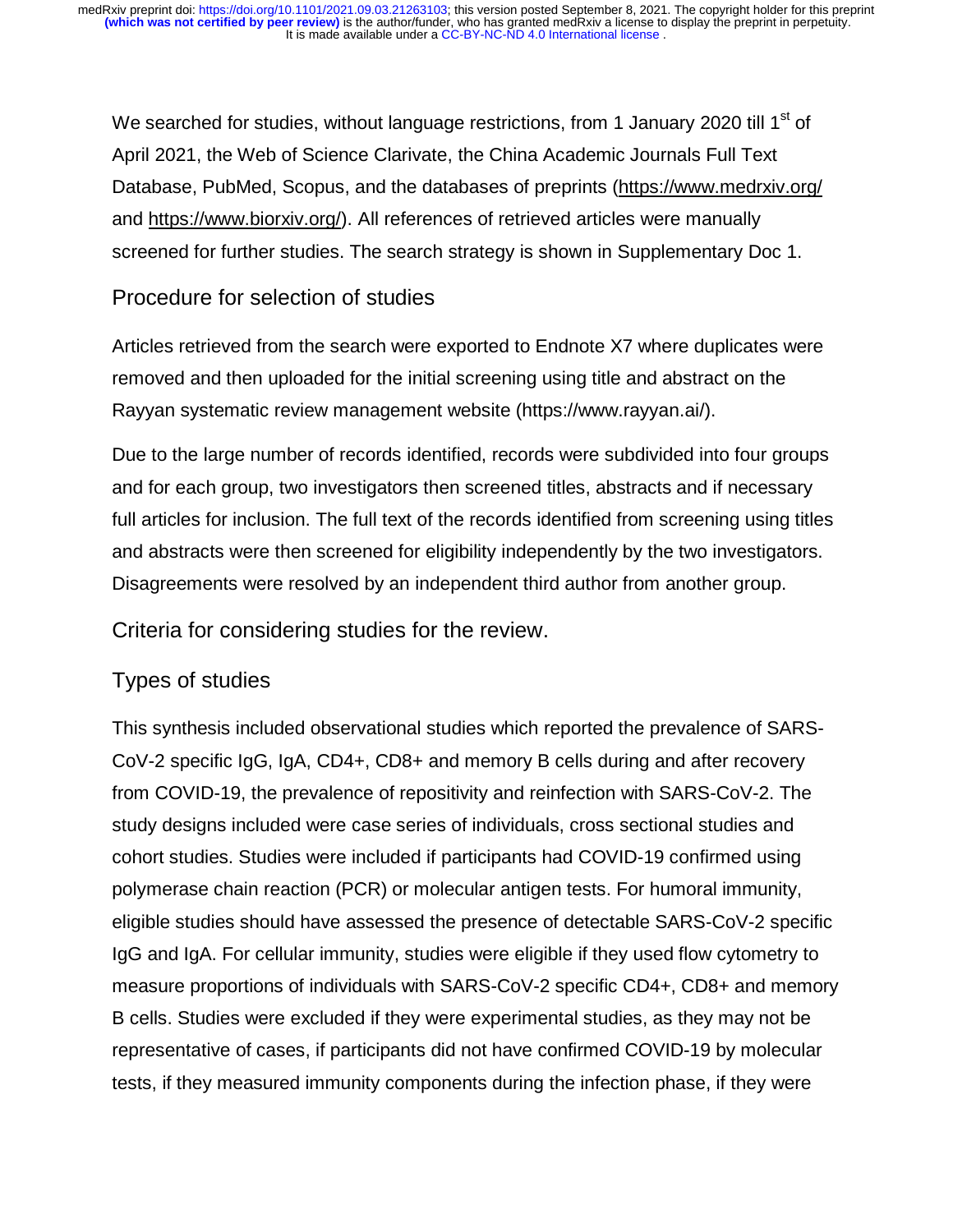seroprevalence studies in general populations, if time points were not clear and if the study used commercial samples which were not linked to participants.

#### **Outcomes**

For the humoral and cellular immune response, we assessed the prevalence of detectable SARS-CoV-2 specific IgG, IgA, CD4+, CD8+ and memory B cells after recovery from COVID-19. We also assessed the prevalence of reinfection and repositivity after recovery. Protective efficacy of prior infection with SARS-CoV-2 against reinfection was assessed by comparing the number of positive cases between individuals with prior COVID-19 and those without, within the same cohort.

### Key definitions

We defined the post infection period as at least 21 days after symptom onset or confirmation of COVID-19 and confirmation of two negative COVID-19 PCR 24 hour apart (27). We defined SARS-CoV-2 immunity prevalence as the proportion of individuals seropositive for any of IgG, IgA, CD4+, CD8+ memory B cells against any of; SARS-CoV-2 spike, spike receptor binding domain (RBD) and the nucleocapsid at the time point measured. For studies that reported estimates at different timepoints, we extracted data from the furthest time point.

COVID-19 reinfection is difficult to establish and is strictly defined as phylogenetically distinct genomic sequences in the first and second episodes (27). It is becoming apparent that some recovered people may have a positive COVID-19 because of prolonged viral shedding. We defined repositivity as any positive PCR test within the first 3 months after a PCR negative tested recovery from COVID-19. Because very few population-based studies have been able to establish reinfection using genetic sequencing, and therefore distinguish reinfection from a chronic infection reservoir, we considered all participants who test positive on PCR for COVID-19 after being confirmed negative, or full clinical recovery with a negative COVID-19 test at least 3 months after recovery, according to the United States Centers for Disease Control criteria (27). One drawback is that this definition could possibly result in an underestimation of reinfection rates.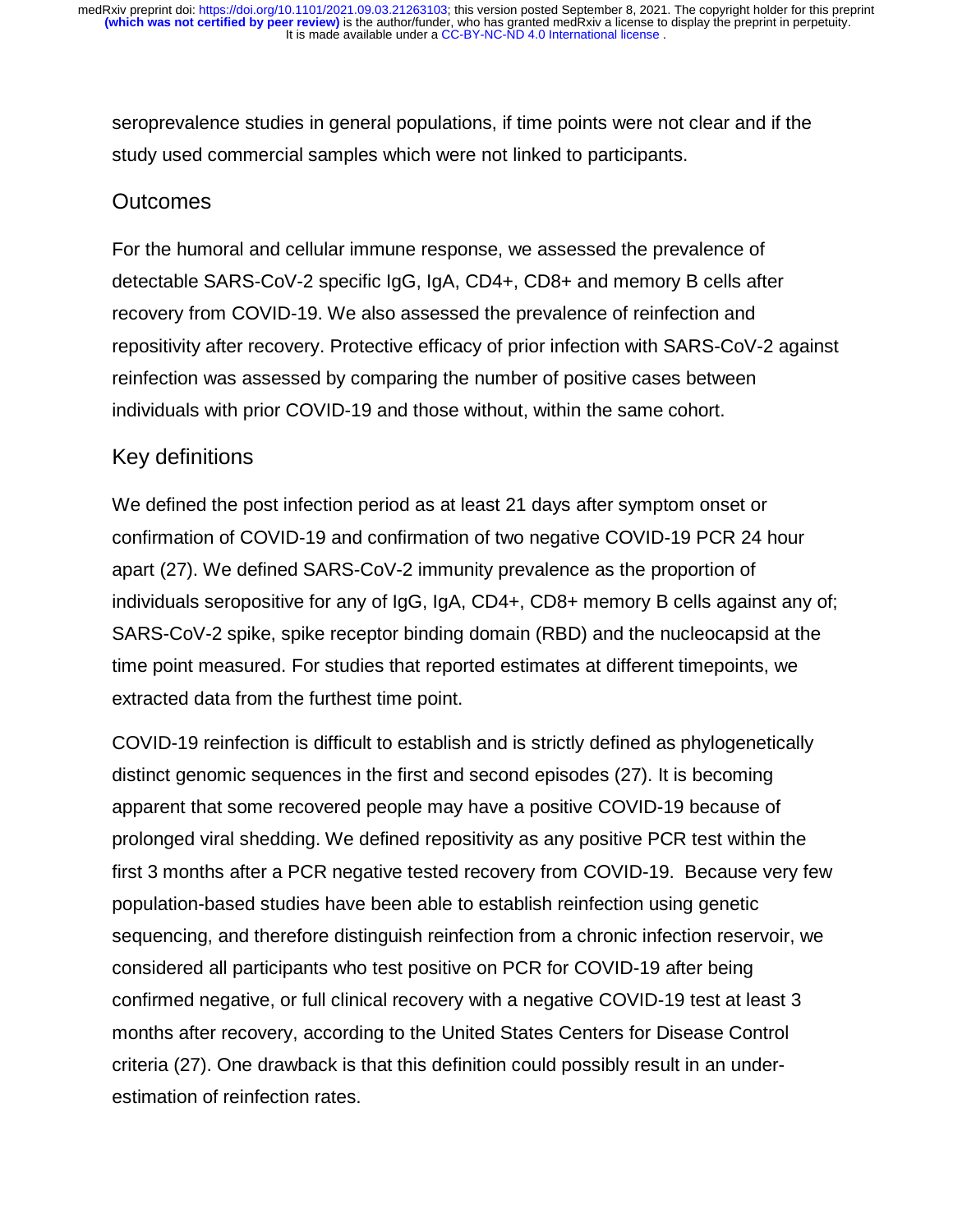The effect of prior infection with SARS-CoV-2 in protection against future infection was defined similar to the vaccination effect, by calculation of the relative risk reduction. However, the relative risk reduction was recomputed from the odds ratio (OR) using the Stata module *logittorisk* given that the synthesis needs to be done (36, 37) on the OR scale.

#### Data extraction

From each included study, two reviewers extracted data on study characteristics such as study authors, country of study, study setting, timepoints measured, length of followup, gender distribution, and mean or median age of participants. Because of the high number of studies included and the difficulties in locating the data that were required for this synthesis, the studies were grouped into four groups and a third author was required to double check extracted data from each pair of reviewers. To estimate the prevalence of adaptive immune responses, repositivity and reinfection, we extracted data on numbers of individuals, out of the total with confirmed COVID-19, with circulating SARS-CoV-2 specific IgG, IgA, CD4+, CD8+, memory B cells, and numbers of individuals who had a positive RT-PCR after confirmed recovery from COVID-19 at least 3 months post their initial diagnosis. If a study reported data on multiple timepoints, we extracted data from the latest timepoints. For each study we also extracted data on the type of test used to detect IgG, CD4+, CD8+ and memory B cells and which SARS-CoV-2 antigen (spike protein, spike RBD or nucleocapsid) the antibodies or cells were specific to.

#### Assessment of the quality of and risk of bias in included studies

Two investigators independently assessed the included articles for methodological quality using the updated MethodologicAl STandard for Epidemiological Research (MASTER) scale (analytical studies) (38) and the tool described by Hoy et al, (prevalence studies) (39). Any differences were resolved by discussion and a third investigator was consulted if they failed to reach consensus. The tool by Hoy et al (39), has ten items which assess external validity (items 1- 4) and internal validity (items 5 - 9) since external validity is part of methodological quality for prevalence studies. The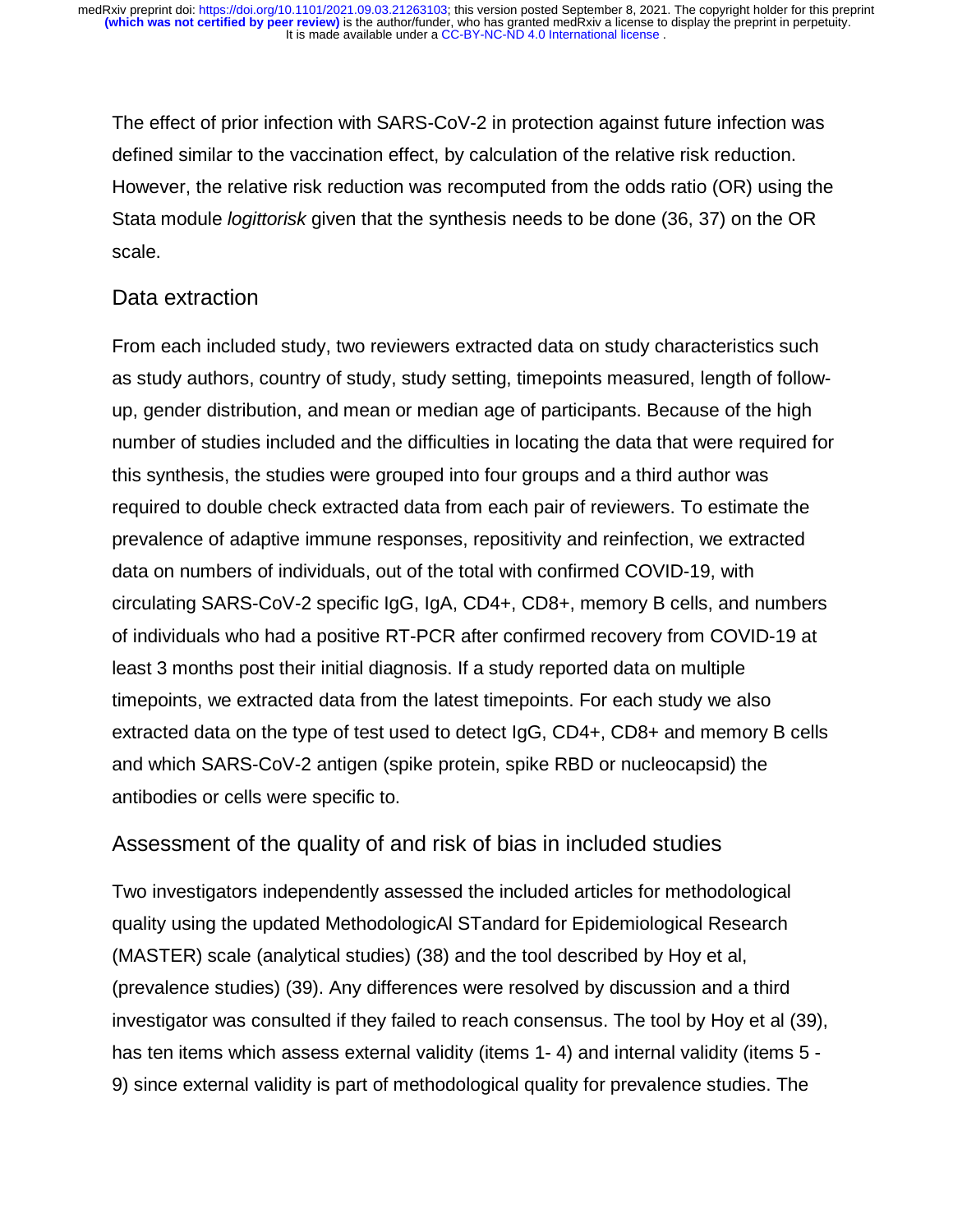MASTER tool was used to assess the quality of analytical studies which assessed the effect of prior infection on the risk of reinfection with SARS-CoV-2. The MASTER scale has 36 items assessing seven quality domains which are; equal recruitment (items 1 - 4), equal retention (items 5 - 9), equal ascertainment (items 10 - 16), equal implementation (items 17 - 22), equal prognosis (items 23 - 28), sufficient analysis (items 29 - 31) and temporal precedence (items 32 - 36).

#### Data synthesis

We used tables to show descriptive data of included studies. For the prevalence objectives, we re-calculated prevalence estimates from each study using the number of cases with detectable SARS-CoV-2 specific IgG, IgA, CD4+, CD8+, memory B cells and cases with positive PCR (reinfection) after recovery from COVID-19 that was at or later than 3 months post initial diagnosis with COVID-19. We also carried out subgroup analysis of prevalence in the post-recovery period using three periods of 0 - 2 months, 3 – 5 months and at least 6 months. We used the quality effects model (40) to pool prevalence from studies, as it maintains a correct coverage probability and a less mean squared error when compared to the random effects model, when there is heterogeneity across studies (41).

We used the Freeman-Tukey double arcsine transformation (42) to stabilize the variances in all prevalence data. To investigate the protective effect of prior COVID-19 on the risk of reinfection, we calculated unadjusted odds ratios from included studies Results of meta-analyses were presented in tables and forest plots.

Between study heterogeneity was investigated using the  $I^2$  statistic and Cochran's Q pvalues and exact p-values were presented. Heterogeneity was considered low ( $I^2$  below 50%), moderate ( $l^2$  between 50 - 75%) and high ( $l^2$  above 75%). Doi plots (39) were used to visually assess small study effects in lieu of funnel plots as they are more reliable and easier to interpret. The LFK index was used to quantify Doi plot asymmetry. We used the *metan* package in Stata IC version 15 software (43) for all analyses.

Ethics and dissemination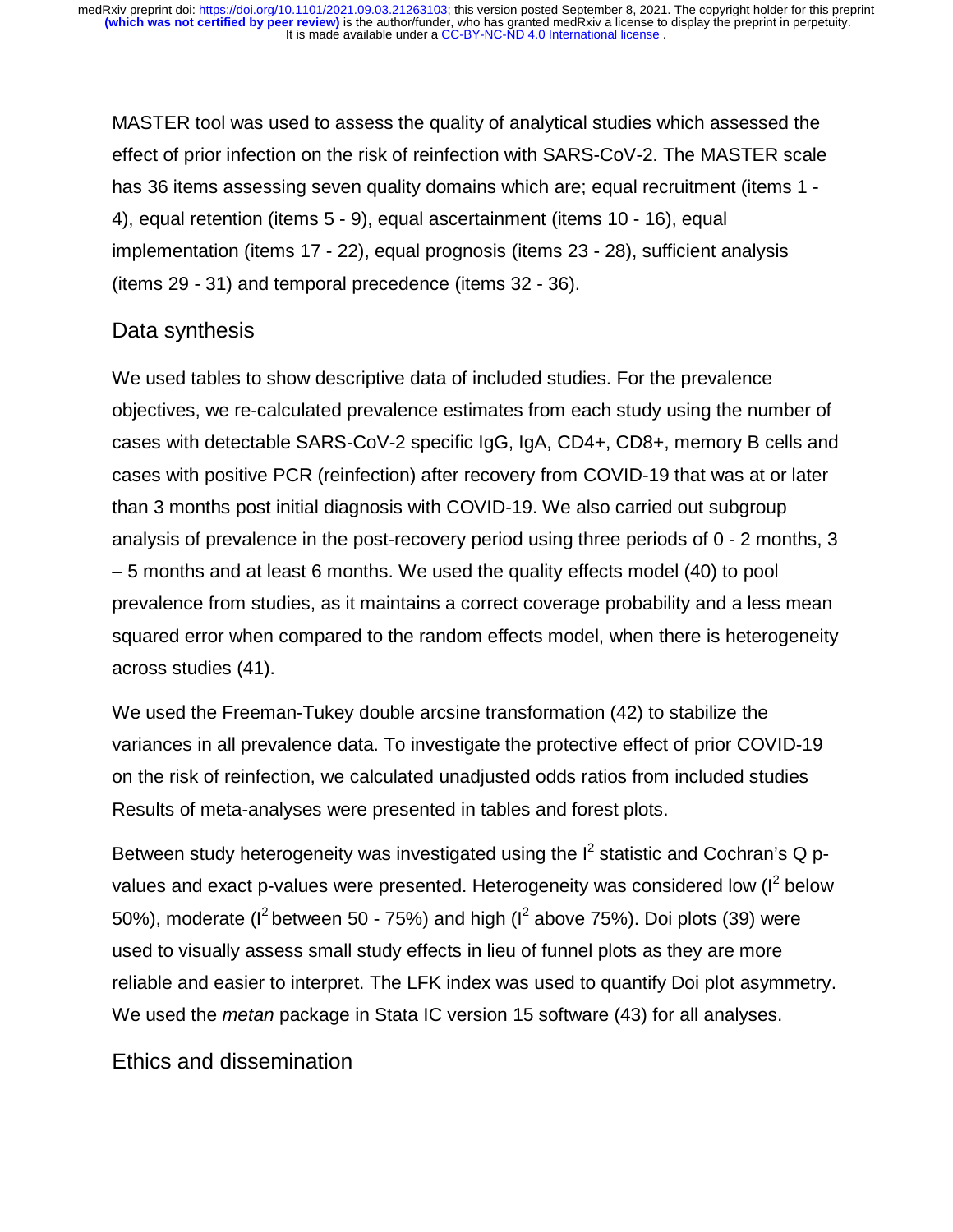This study utilized published data and did not require ethical approval.

## Patient and Public Involvement

It was not appropriate or possible to involve patients or the public in the design, or conduct, or reporting, or dissemination plans of our research

# **Results**

Fig.1 – Flow chart showing the search and inclusion of studies



Search results and characteristics of included studies

A total of 9 706 records were identified from database searches and a final 54 studies (8-12, 16, 17, 24-26, 28-30, 44-84) from 18 countries were included after exclusion of ineligible studies (Fig. 1). The total number of individuals from included studies were 12 011 447 individuals. Most (n=23) of the studies were from China, eight were from the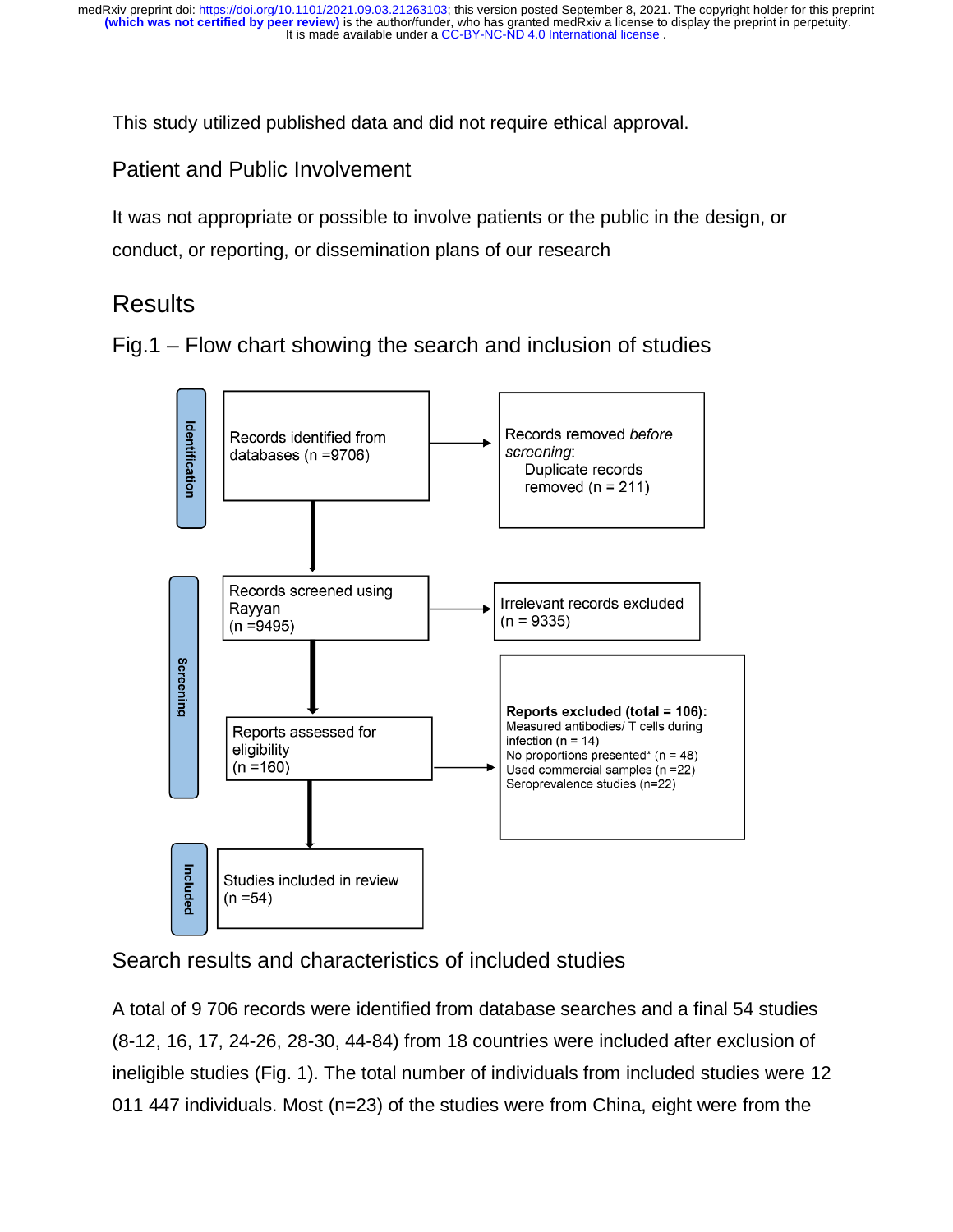**(which was not certified by peer review)** is the author/funder, who has granted medRxiv a license to display the preprint in perpetuity. medRxiv preprint doi: [https://doi.org/10.1101/2021.09.03.21263103;](https://doi.org/10.1101/2021.09.03.21263103) this version posted September 8, 2021. The copyright holder for this preprint

USA and the remaining from several other countries (Fig. 2). The follow-up times ranged from 2 weeks to 8 months after recovery from COVID-19, and the studies were carried out during the period February 2020-February 2021. Twenty-four of the studies were case series, 20 were cohort studies, eight were cross-sectional and the remaining two were case-control studies. Most of the studies (n=38) were hospital-based, 14 were carried out in the community and the remaining study was in health care workers only. The characteristics of the included studies are shown in Supplementary Table 1.



Fig. 2 – Map showing country of origin of included studies

## Assessment of internal validity and applicability

Using the Hoy risk of bias tool most of the studies (n=44) (8, 9, 12, 16, 17, 24-26, 28-30, 44, 46, 47, 51, 52, 54-56, 58-65, 67-81) were classified as moderate risk, 7 studies (11, 45, 48-50, 57, 84) as high risk and three studies (10, 54, 66) as low risk (Supplementary Table 2). The included studies had deficiencies in items related to external validity (Supplementary Table 2). The exceptions were a few studies where some forms of total sampling were employed. These included one Chinese study where the whole City of Wuhan was screened for COVID-19 after the first Chinese lockdown (10), an Austrian study of almost everyone in the country (66) was tested and a study of nearly four million people in Denmark (54). There were five studies (30, 46, 53, 66, 70) which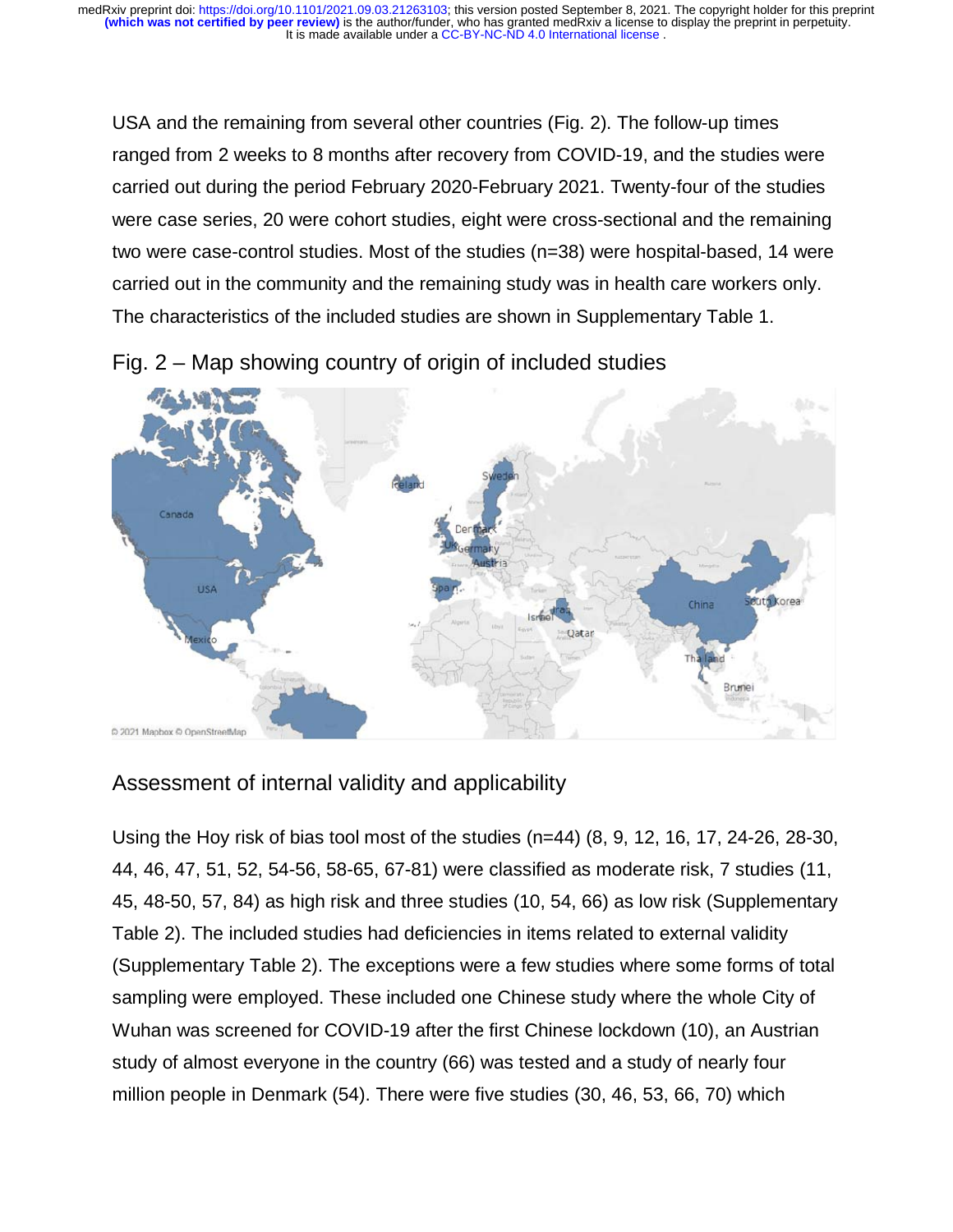compared new COVID-19 cases between individuals with prior infection and those without on reinfection/new infection which we assessed using the MASTER tool. The MASTER safeguard counts ranged from 14 to 21 out of a possible 36, with deficiencies in most of the studies, due to their observational nature, in the domains of equal recruitment, equal retention, equal ascertainment and equal prognosis (Supplementary Table 3).

Prevalence of SARS-CoV-2 specific IgG and IgA antibodies after recovery from COVID-19

Data from 26 studies (8, 9, 11, 12, 16, 17, 29, 47, 49-53, 56, 57, 60, 63, 64, 67, 69, 71, 75, 78, 81, 82, 84), with 3092 participants were available for evaluation of the prevalence of detectable IgG after recovery. The pooled prevalence of detectable IgG after recovery was 89.0% (95%Cl 72.8 – 99.0,  $l^2$ =89.7%, p<0.01, 8 studies) within 1 month, 92.6% (95%Cl 86.9 – 96.9,  $I^2 = 57.7$ %, p<0.01, 4 studies) at >1 - <3 months, 91.4% (95%Cl 84.5-96.3,  $I^2 = 84.3$ %, p<0.01, 9 studies) at 3-<6 months and 90.4%  $(95\%$ CI 72.2-99.9,  $I^2$ =89.0%, p<0.01, 5 studies) beyond 6 months (Fig 3 and Supplementary Figs. 1-4). There was no downward trend seen across these periods.

Only one study (69) reported data on the prevalence of SARS-CoV-2 specific IgA antibodies after recovery, with an estimate of 63.4% (95%CI 58.3 – 68.3) at 3 months after recovery.

Fig. 3 – Prevalence of SARS-CoV-2 specific IgG, memory CD4+ and CD8+ cells after recovery from COVID-19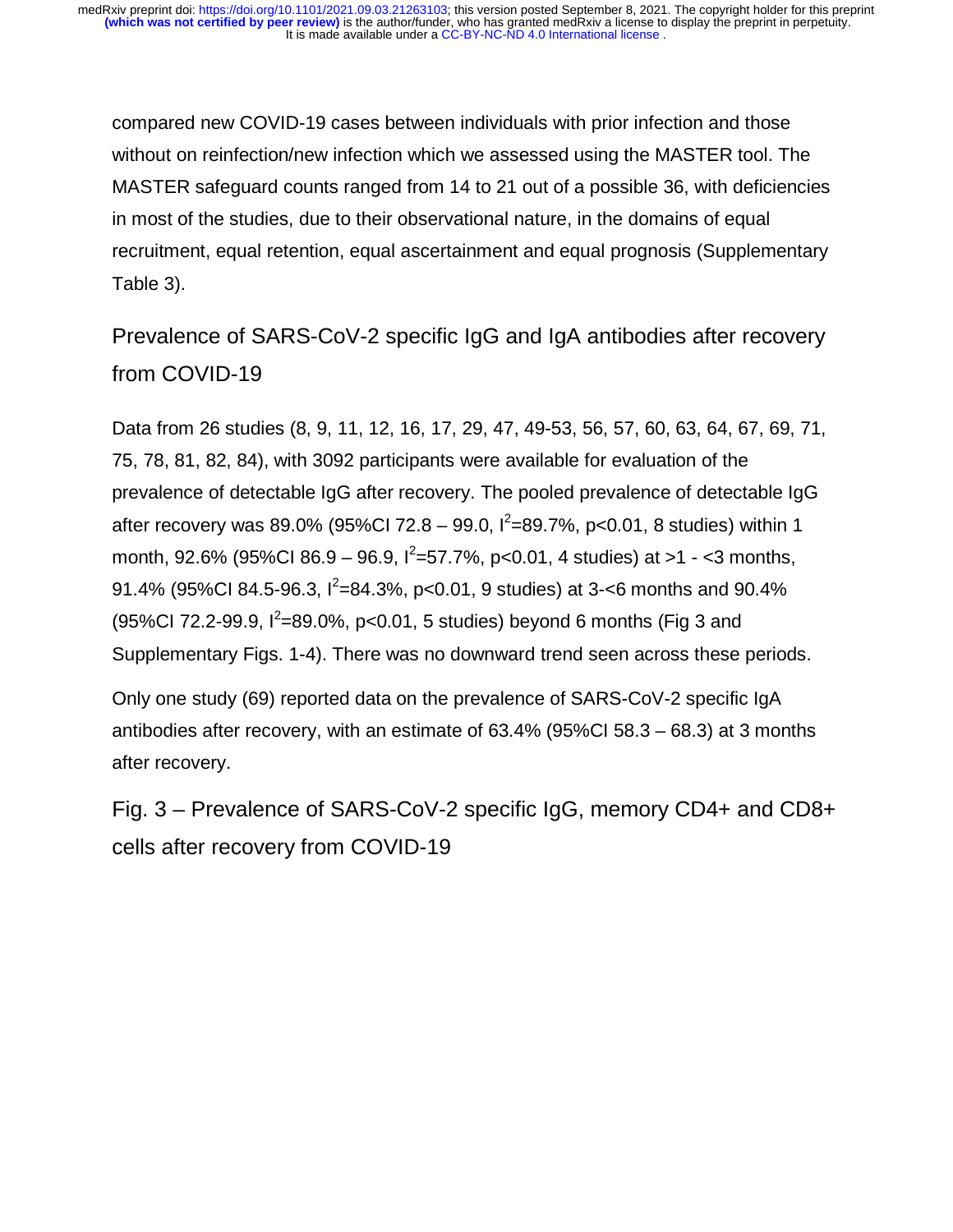

# Prevalence of SARS-CoV-2 specific CD4+ and CD8+ after recovery from COVID-19

Data from four studies (9, 16, 17, 69), three from the USA and one from the UK, with a total of 118 participants resulted in a synthesized prevalence of detectable CD4+ T cells after recovery of 100% (95%CI 83.9 -100.0) within one month (17), 93.3% (95%CI 70.2 – 98.8) between 1 - 2 months USA (54), 78.8% (95%CI 65.1 – 88.0) at 4.5 months (16) and 91.7% (95%CI 78.2 – 97.1) at 6 - 8 months (7) (Fig 3 and Supplementary Fig. 5). Conversely, SARS-CoV-2 specific CD8+ T cells showed a steady decline after recovery from 70.0% (95%CI 48.1 – 85.5) within one month (17) to 50% (95%CI 34.5 – 65.5) at 6-8 months after recovery (7) (Fig 3 and Supplementary Fig. 6).

Prevalence of SARS-CoV-2 specific memory B cells after recovery from COVID-19

Two studies (9, 62), both from the USA, reported data on the prevalence of SARS-CoV-2 specific memory B cells. In one study (62), most participants (prevalence 92.9%, 95% CI 68.5 – 98.7) had anti spike-RBD class switched memory B cells, between two to three months after recovery from COVID-19. The same pattern was observed in the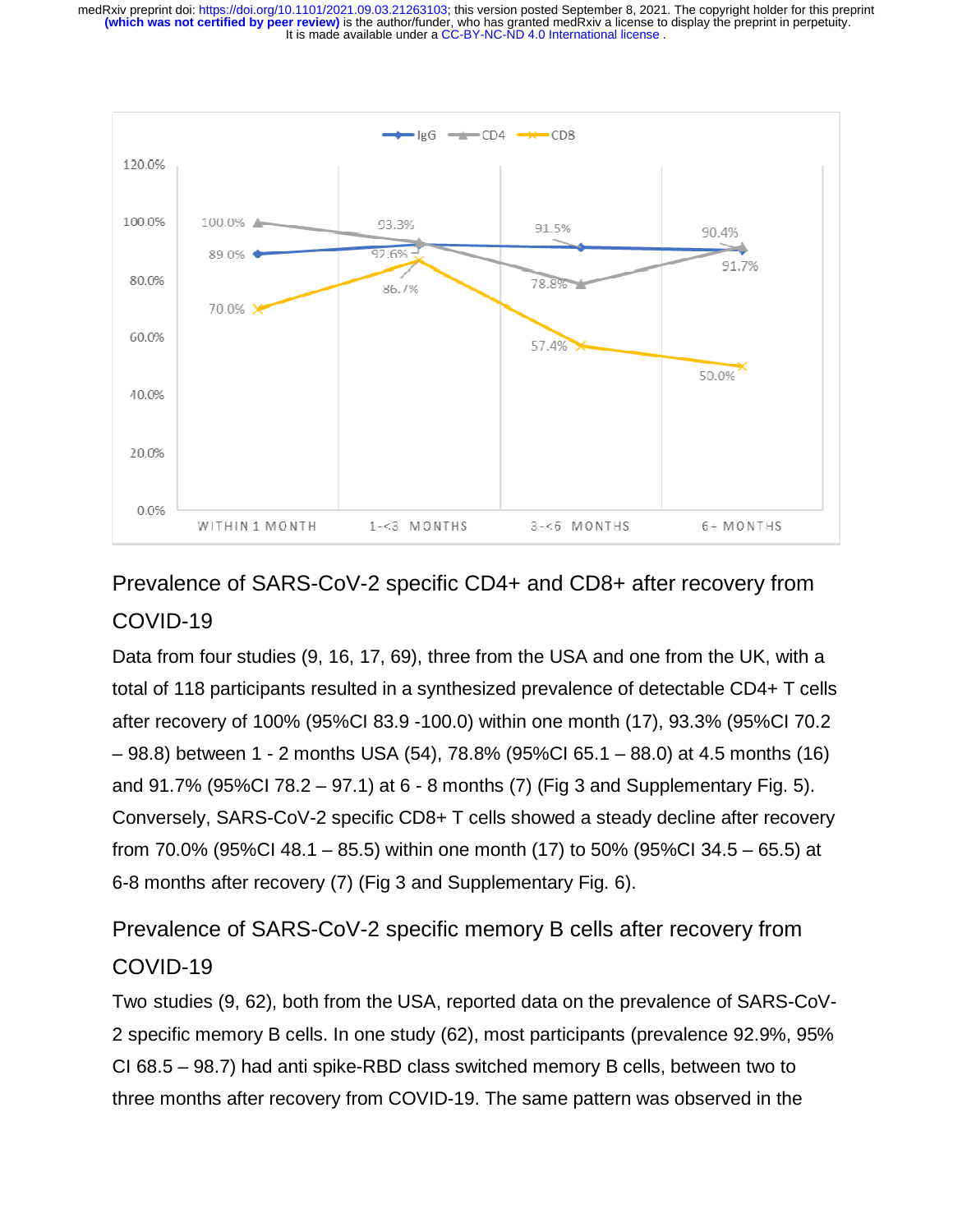other study (9), with 80.6% (95%CI 65.0 - 90.2) of the participants having RBD-specific memory B cells at 4-5 months.

# Reinfection after recovery from COVID-19

Nine studies, two from the UK (30, 46), and the remaining studies each from the USA (70), Austria (66), Denmark (54), Spain (52), Iraq (29), Qatar (28) and disputed territories (65), with a total of 257 448 participants, reported data on the prevalence of reinfection ≥3 after recovery from COVID-19. The reported prevalence ranged from 0.0% in Spain (52) to 5.7% in the USA (70) (Fig. 4). The pooled prevalence of reinfection was 0.2% (95% CI 0.0 – 0.7) with high heterogeneity ( $I^2 = 98.8$ %, p<0.01) (Fig. 4). There was gross study asymmetry with smaller studies favouring more reinfection (Supplementary Fig. 7).

# Fig. 4 – Prevalence of SARS-CoV-2 reinfection ≥3 months after recovery from COVID-19

| Study                                                                                                                                                                                                                 | n/N                                                                                                                |   |   | Percentage<br>(95% CI)                                                                                                                                                                                 | % Weight,<br>QE                                                                   |
|-----------------------------------------------------------------------------------------------------------------------------------------------------------------------------------------------------------------------|--------------------------------------------------------------------------------------------------------------------|---|---|--------------------------------------------------------------------------------------------------------------------------------------------------------------------------------------------------------|-----------------------------------------------------------------------------------|
| Abu-Raddad 2021<br>Ali 2020<br>Breathnach 2021<br>García-Abellán 2021<br><b>Hall 2021</b><br>Hansen H 2021<br><b>Perez 2021</b><br><b>Pilz 2021</b><br>Sheehan 2021<br>Overall, QE<br>Overall, DL<br>$(I^2 = 98.8\%)$ | 129/43044<br>26/829<br>8/10727<br>0/146<br>155/8278<br>138/28875<br>154/149735<br>40/14840<br>56/974<br>706/514896 |   |   | 0.3(0.3, 0.4)<br>$\rightarrow$ 3.1 (2.1, 4.6)<br>0.1(0.0, 0.1)<br>0.0(0.0, 2.6)<br>1.9(1.6, 2.2)<br>0.5(0.4, 0.6)<br>0.1(0.1, 0.1)<br>0.3(0.2, 0.4)<br>5.7(4.5, 7.4)<br>0.2(0.0, 0.7)<br>0.8(0.4, 1.3) | 10.57<br>1.46<br>3.60<br>1.32<br>3.07<br>13.53<br>60.47<br>4.49<br>1.49<br>100.00 |
|                                                                                                                                                                                                                       |                                                                                                                    | O | з |                                                                                                                                                                                                        |                                                                                   |

% reinfection after recovery (≥3 months)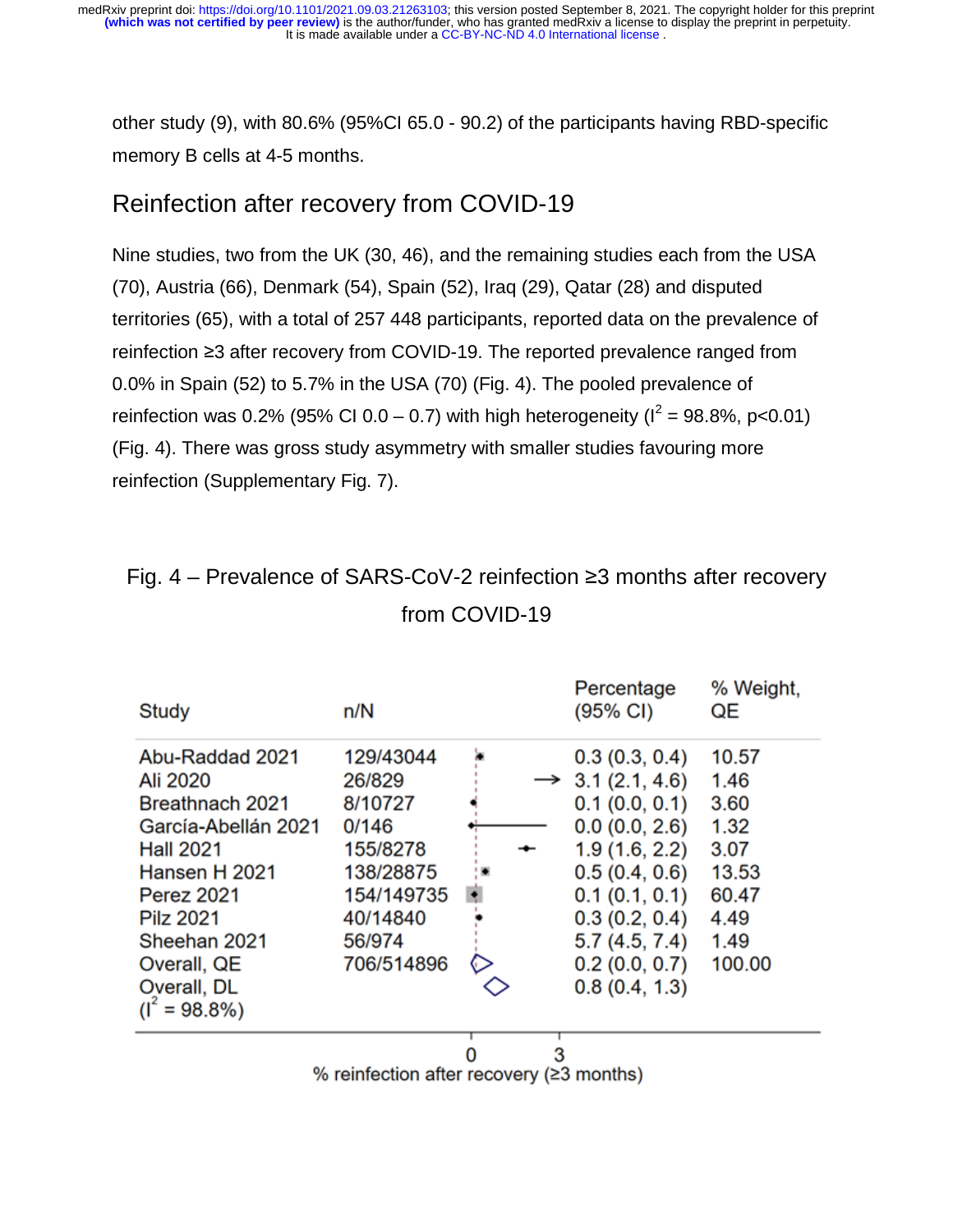In contrast to reinfection, the pooled prevalence of repositivity within one month was 0.9% (95%CI 0.0-8.0,  $I^2 = 99.8\%$ , p<0.01, 17 studies, Supplementary Fig 8). The pooled prevalence of COVID-19 repositivity at 2-3 months after recovery was 0.1% (95%CI 0.0  $-$  0.7, 7 studies), with substantial heterogeneity ( $I^2$  = 99.7%, p<0.01) and also gross study asymmetry with smaller studies favoring more repositivity (Supplementary Fig. 9).

Comparison of risk of SARS-CoV-2 infection between individuals with and those without prior infection

Five studies with a total of 11 459 882 individuals compared infection with SARS-CoV-2 between individuals with a previous confirmed COVID-19 diagnosis and those who had no prior infection. Two of the studies were from the UK (30, 46), and one study each from Austria (66), Denmark (54) and the USA (70), and all the studies followed up participants for at least seven months. The odds ratio of infection by SARS-CoV-2 in individuals with prior COVID-19 compared to those without prior infection ranged from 0.06 in a study (76) from the UK to 0.41 in a study (80) from the USA (Table 1).

Table 1 – Studies comparing risk of infection by SARS-CoV-2 between previously infected and uninfected individuals.

| Study                          | Sample<br>size                               | Country   | Follow<br>up<br>length | Period                                   | Reported<br>effect<br>measure<br>and size         | Confounders<br>adjusted for | Recomputed<br>odds ratio          |
|--------------------------------|----------------------------------------------|-----------|------------------------|------------------------------------------|---------------------------------------------------|-----------------------------|-----------------------------------|
| <b>Pilz 2021</b><br>(66)       | 14 840<br>exposed, 8<br>885 640<br>unexposed | Austria   | >7<br>months           | February<br>$2020 -$<br>November<br>2020 | Odds ratio<br>0.09<br>(95%CI<br>$0.07 -$<br>0.13) | None                        | 0.09 (95%CI<br>$0.07 - 0.13$      |
| <b>Breathnach</b><br>2021 (46) | 10 727<br>exposed,<br>55 274                 | <b>UK</b> | 8<br>months            | February<br>$2020 -$<br>December         | Relative<br>risk 0.06<br>(95% CI:                 | None                        | 0.06<br>(95% CI:<br>$0.03 - 0.11$ |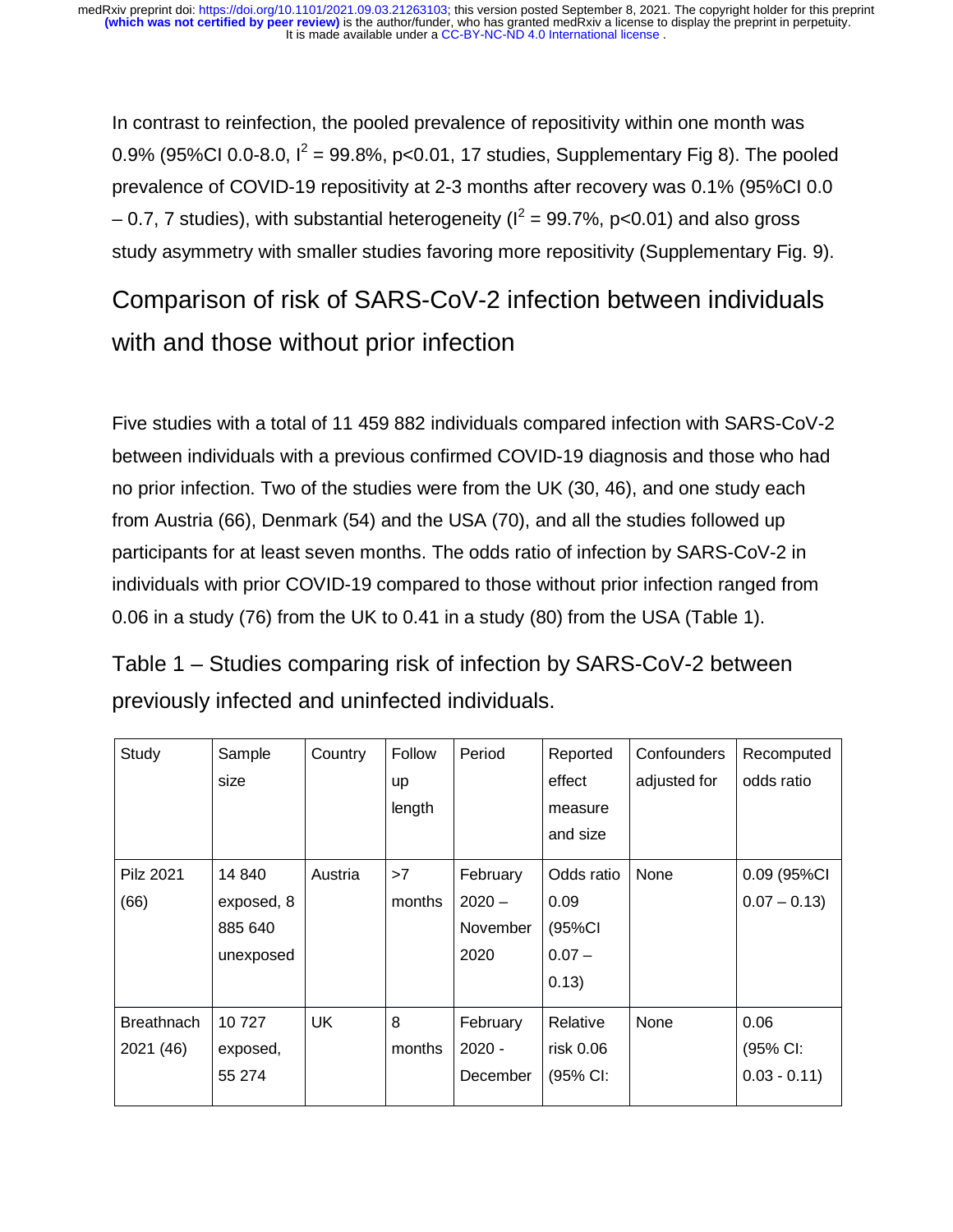|                          | unexposed                                    |            |                          | 2020                                  | $0.03 -$<br>0.12)                                              |                                                                                                                |                                   |
|--------------------------|----------------------------------------------|------------|--------------------------|---------------------------------------|----------------------------------------------------------------|----------------------------------------------------------------------------------------------------------------|-----------------------------------|
| Sheehan<br>2021 (70)     | 974<br>exposed,<br>32 208<br>unexposed       | <b>USA</b> | $\geq 8$<br>months       | March<br>$2020 -$<br>February<br>2021 | Risk ratio<br>0.22<br>(95%CI<br>$0.18 -$<br>0.28)              | None                                                                                                           | 0.41<br>(95% CI 0.31<br>$-0.54)$  |
| Hansen<br>2021 (54)      | 28 875<br>exposed, 2<br>405 683<br>unexposed | Denmark    | >7<br>months             | March<br>$2020 -$<br>December<br>2020 | 0.20<br>(95%CI<br>$0.16 -$<br>0.25)                            | Age, gender,<br>and<br>frequency of<br>tests                                                                   | 0.21<br>(95% CI:<br>$0.18 - 0.25$ |
| <b>Hall 2021</b><br>(30) | 8 2 7 8<br>exposed,<br>17 383<br>unexposed   | <b>UK</b>  | $\overline{7}$<br>months | <b>June 2020</b><br>-January<br>2021  | Incidence<br>rate ratio<br>0.16<br>(95%CI<br>$0.13 -$<br>0.19) | Age, gender,<br>ethnicity,<br>region, staff<br>group,<br>hospital site,<br>index of<br>multiple<br>deprivation | 0.18<br>(95% CI:<br>$0.15 - 0.21$ |

## *\*Exposed were previously infected and unexposed were previously uninfected individuals*

In pooled analysis, the odds ratio for infection in individuals with compared to without prior COVID-19 was 0.19 (95%CI 0.11 – 0.32), with significant heterogeneity ( $I^2$  = 94.5, p<0.01) (Fig. 5). The studies were asymmetrical with smaller studies favoring less reinfection (Supplementary Fig. 10). Assuming a baseline risk of primary infection of 5%, this odds ratio translates (using logit to risk) to a relative risk reduction of 80.2% (95%CI 66.9% – 88.5%).

Fig. 5. Pooled odds ratio of infection with SARS-C0V-2 in individuals with prior COVID-19 compared with those without prior infection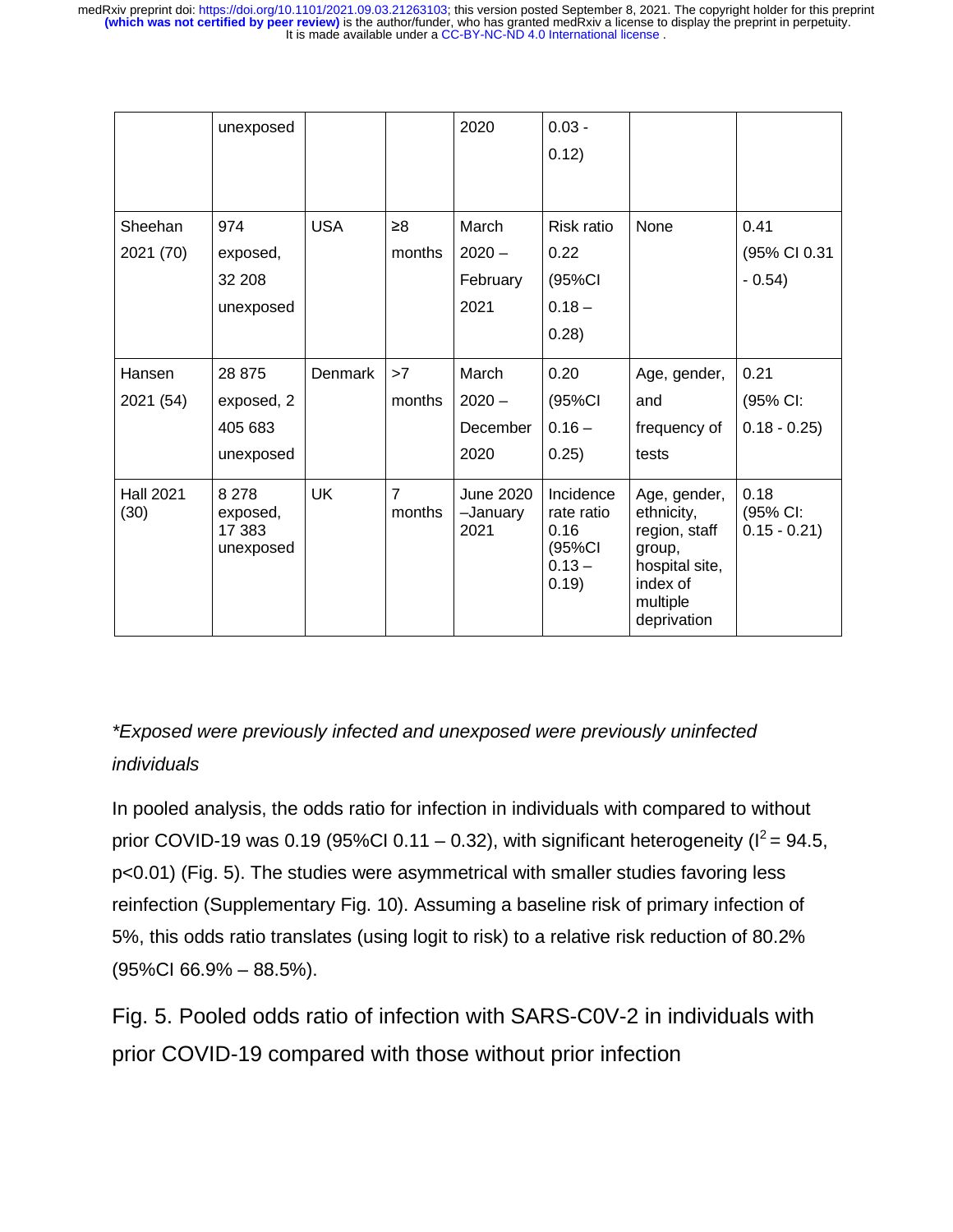| Study                                                                                                                                      | No. pts                                                   |          | <b>Odds Ratio</b><br>$(95% \text{ Cl})$                                                                                                  | % Weight,<br>QE                                   |  |  |
|--------------------------------------------------------------------------------------------------------------------------------------------|-----------------------------------------------------------|----------|------------------------------------------------------------------------------------------------------------------------------------------|---------------------------------------------------|--|--|
| Breathnach 2021<br><b>Hall 2021</b><br>Hansen H 2021<br><b>Pilz 2021</b><br>Sheehan 2021<br>Overall, QE<br>Overall, DL<br>$(I^2 = 93.9\%)$ | 66001<br>25661<br>2434558<br>8900480<br>33182<br>11459882 | ≁<br>ران | 0.06(0.03, 0.11)<br>0.18(0.15, 0.21)<br>0.21(0.18, 0.25)<br>0.09(0.07, 0.13)<br>0.41(0.31, 0.54)<br>0.19(0.11, 0.32)<br>0.16(0.10, 0.25) | 3.89<br>32.88<br>40.24<br>9.58<br>13.41<br>100.00 |  |  |
| no.<br>E                                                                                                                                   |                                                           |          |                                                                                                                                          |                                                   |  |  |

 $\cdot 5$  $.03^{\circ}$ Odds ratio of reinfection with SARS-CoV-2

# **Discussion**

In this synthesis of 54 studies with follow-up times up to 8 months during the period February 2020-February 2021, we found a high prevalence of detectable SARS-CoV-2 specific immunological memory in the form of IgG antibodies, CD4+, and memory B cells in individuals who recovered from COVID-19. We found that the prevalence of reinfection after recovery from COVID-19 was very low and that prior infection with SARS-CoV-2 conferred an 80% protective efficacy against reinfection (assuming baseline prevalence of 5%). The existing reviews (23, 85-94) have not examined the question of prevalent immunity sufficiently (Supplementary Table 4).

The results of this study suggest that there is a sustained high prevalence of SARS-CoV-2 specific IgG antibodies, near 90%, up to 6-8 months after recovery from COVID-19, and data from one study showed a prevalence of IgA of 63% after recovery. Although we assessed the prevalence of detectable IgG, and not the actual antibody titres, research in primates has shown that even low circulating neutralizing antibody tires had a protective effect against COVID-19 (95, 96). This protective effect could be at the level of reducing severe COVID-19 and death from COVID-19, rather than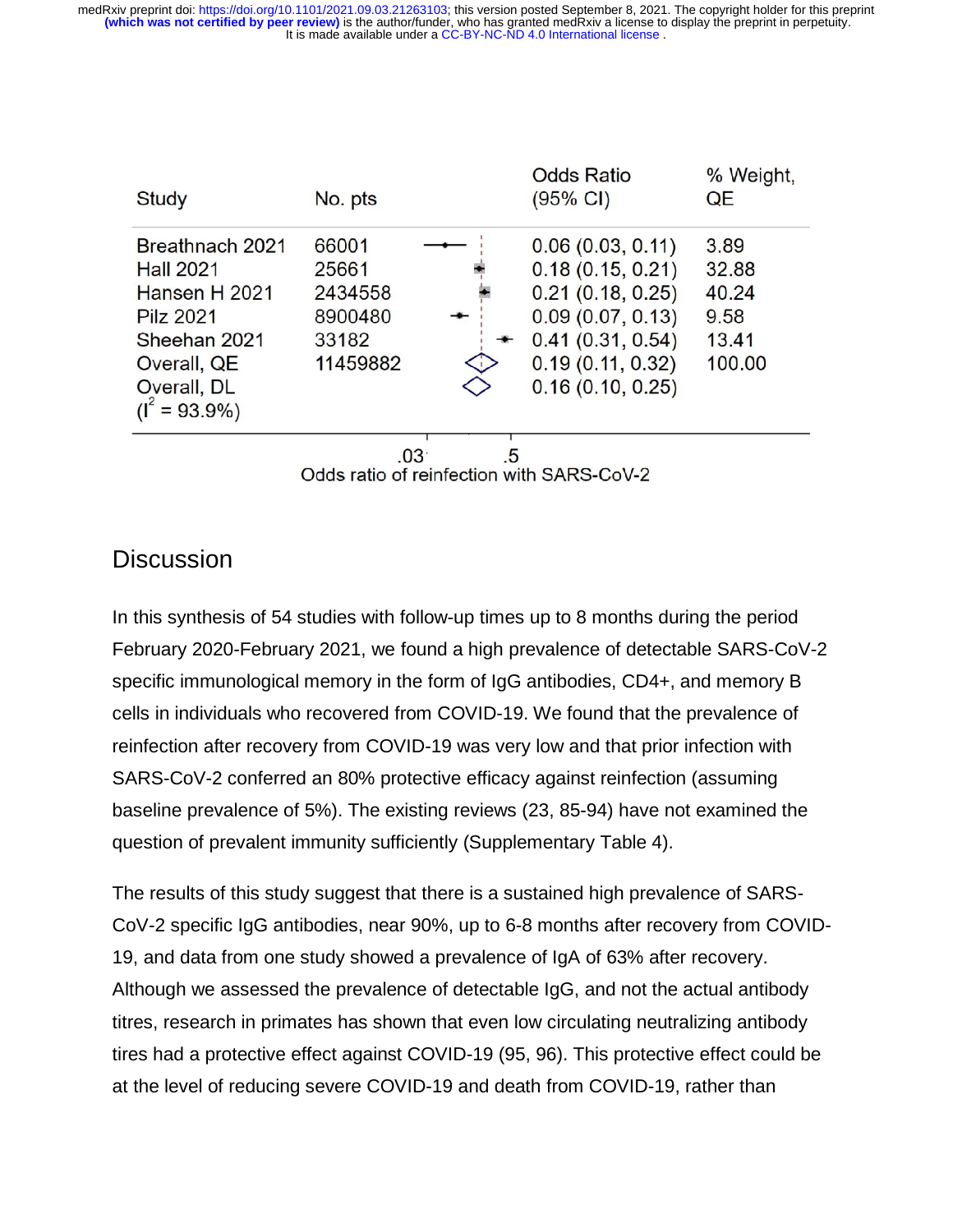stopping the infection in the upper respiratory tract. Sterilizing immunity that stops individuals from acquiring infection requires high antibody titres (9), however the level of antibody titres that provides sterilizing immunity is still not known. Therefore, it is still theoretically possible that individuals with detectable IgG may be infected by and are able to spread SARS-CoV-2. Longitudinal studies are needed to investigate the relationship between antibody titres and the risk of reinfection. Notably, it appears that the SARS-CoV-2 antibody titres are stable after recovery with a half-life of almost 5 months for spike IgG and 7 months for spike IgA (9). Further, several studies (5, 6, 97, 98) have shown that, regardless of either antibody titre or the presence of detectable IgG in individuals with prior infection, the levels of IgG and neutralizing antibodies after a first dose vaccination, reached titres similar to those of SARS-CoV-2 naïve individuals after a second dose, and, in one study, more than 100 times those of naïve individuals (5). The findings from this current synthesis add to this body of knowledge and support single-dose vaccination for individuals with prior infection.

This synthesis suggests, for a period of at least 6-8 months after recovery, around 90% of individuals have evidence of SARS-CoV-2 specific memory B and memory CD4+ cells while about half have evidence of CD8+ cells. While the role of T cells in sterilizing immunity is thought to be limited, they are highly associated with ensuring less severe COVID-19 (69, 99). A diminished prevalence of cytotoxic CD8+ cells may imply that viral clearance is delayed in some individuals, in the event of reinfection. However, there is evidence of sustained high prevalence of T follicular helper cells (TFH) (9), a subset of CD4+ T cells that are the most important in helping memory B cells and in the production of neutralizing antibodies and long-term humoral immunity (99). A high prevalence of memory B cells at ≥6 months also suggests that immunological memory may be long lasting, at least to the time points measured in the included studies.

This synthesis suggests that although repeat test-positives are likely to occur in about 2% of individuals within 1 month of recovery, the prevalence of reinfection with SARS-CoV-2 is low, with only 0.2% reinfected during a period of up to 8 months after recovery. Further, prior infection with SARS-CoV-2 provides protection against reinfection with an efficacy of 80%, during the same period. While the presence of antibodies and memory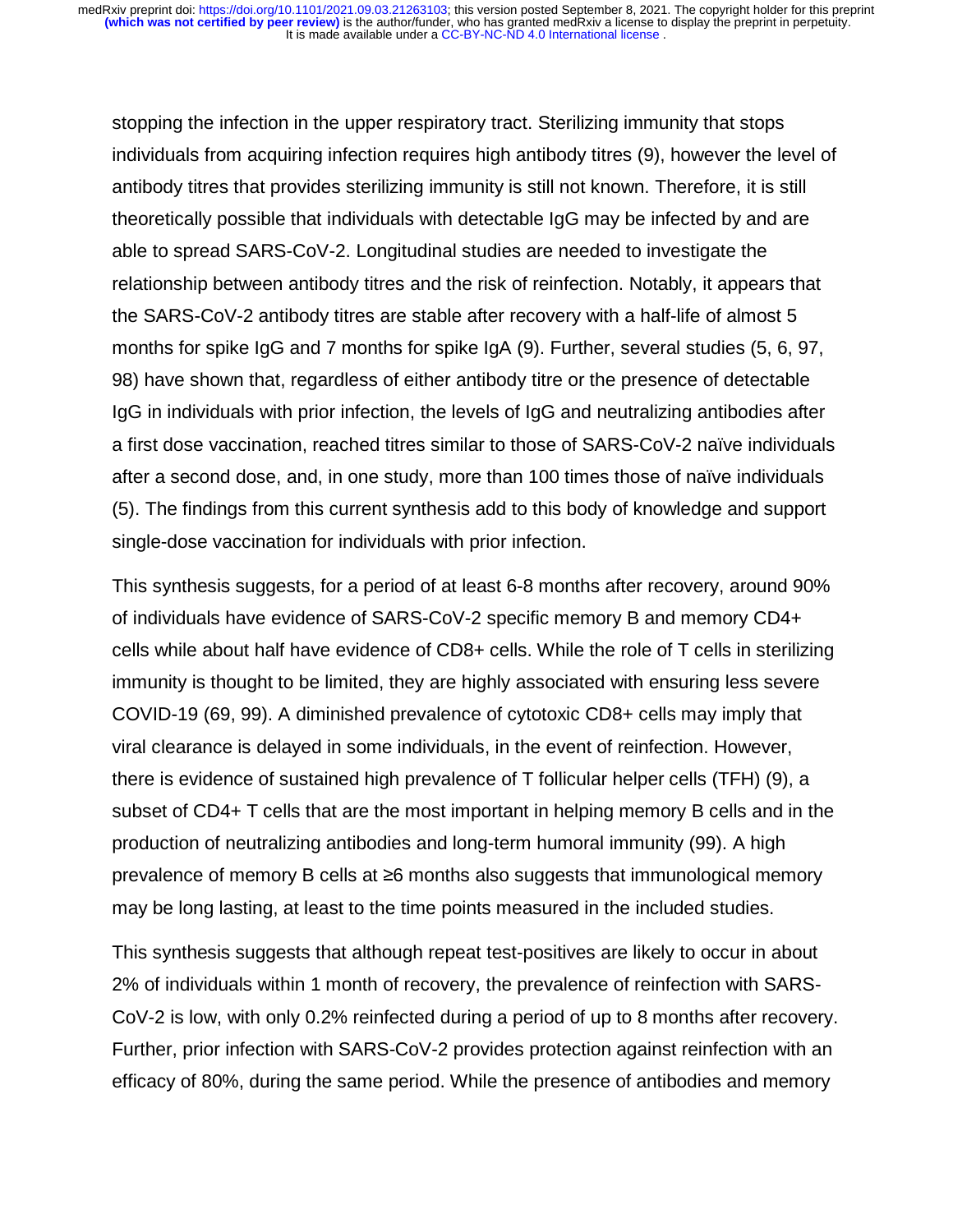T and B cells are evidence of immunological memory, prevalent reinfection is a stronger measure of clinical protection of prior infection (66). It is likely that this protection may last longer than the period measured in the studies included in this synthesis because of the long lived humoral and cellular immune responses previously discussed (100), but more research is required. For example, in a letter to the editor published at the time of finalization of this review, the prevalence of reinfection in a period of up to 12 months was 0.3% in Italy (101). Findings from this Italian study (101) also suggested a strong protective efficacy of prior infection with a hazard ratio of 0.06 (95%CI 0.005 – 0.08). In the USA, another study of 9119 individuals (102) with serial tests at least 90 days apart, during December 2019 to November 2020, published at the time of finalization of this review, also showed a low prevalence of reinfection of 0.7% (95%CI 0.5-0.9) (89). More research is also needed to measure protective efficacy in the long term.

A key consideration is that most of the studies in this synthesis included individuals infected with the original variant of SARS-CoV-2 and had follow up periods during the year 2020, which may not have covered exposure to new variants. The substantial changes to the SARS-CoV-2 spike protein and the RBD domain in the new variants (32- 34), with the delta variant currently being dominant globally (103), may adversely affect immunological memory and increase the risk of reinfection. For example, high case counts and hospitalizations were observed in Manaus, Brazil, 7 months after seroprevalence data suggested that three-quarters of the population were previously infected with SARS-CoV-2 (104), suggesting that a large proportion of the population was still susceptible to infection by SARS-CoV-2 (105). While it is likely that the seroprevalence study overestimated the proportion infected with SARS-CoV-2, it is also equally likely that the resurgence in Manaus could have been driven by the emergence of the highly divergent and transmissible gamma (P1) variant which was first reported from Manaus (32, 105). Divergent lineages of SARS-CoV-2 are more likely to be associated with antigenic escape (105) and therefore result in higher chances of reinfection. Estimates of reinfection with divergent variants such as delta are therefore unknown, and more research is required.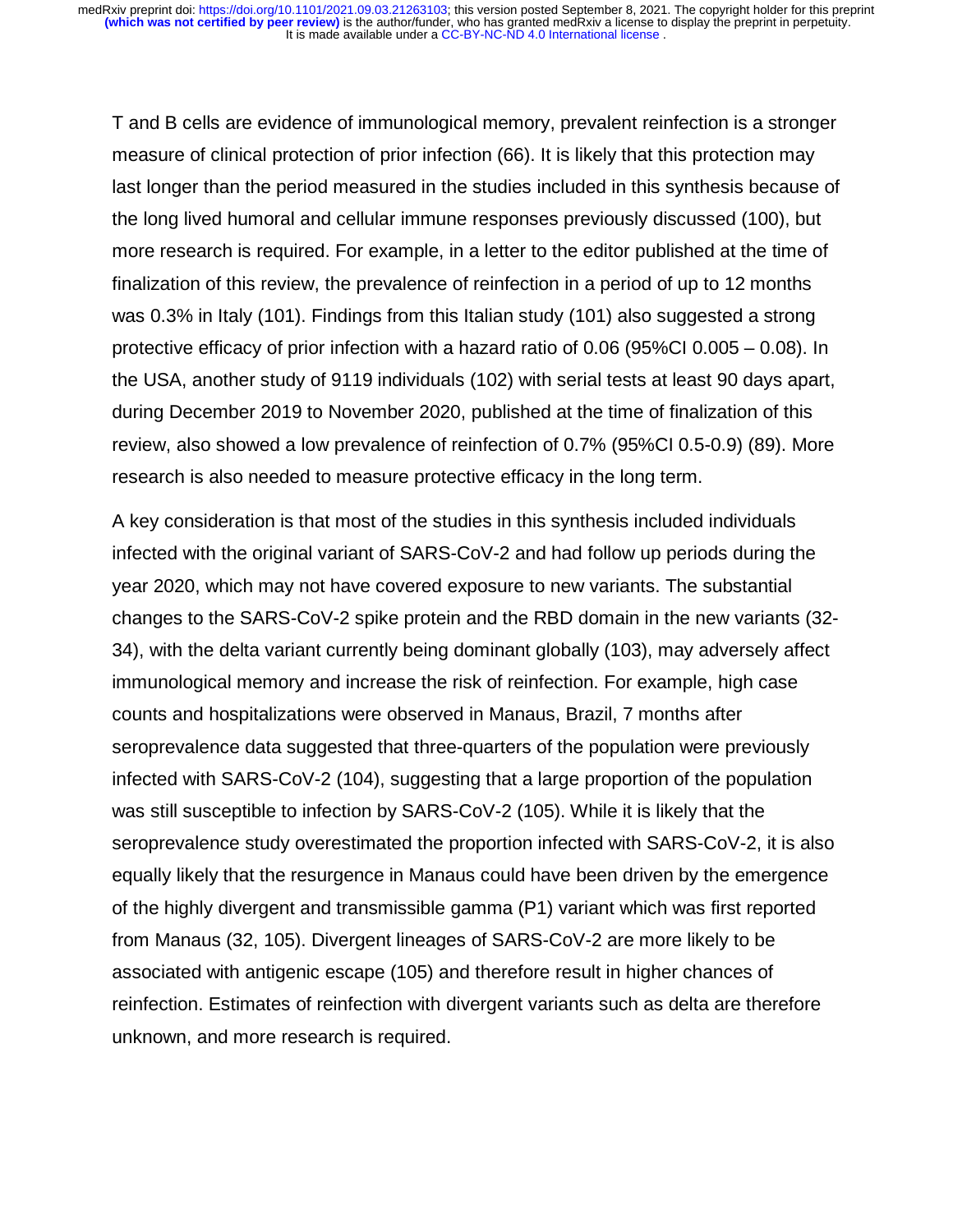Our research has several limitations, one of which is that these findings cannot be extended beyond the time of follow up of the included studies. Although, it is highly likely that protective immunity goes beyond this time period, data from longitudinal cohorts with longer follow up times are required. Another limitation is the heterogeneity in the studies that we included which was not reduced by subgroup analyses in measurements methods and follow up times. Many of the longitudinal studies in this meta-analysis suffered from loss to follow up and this may have affected their findings. Further, although we included a comprehensive number of studies, studies on the cellular immune response are lacking and the ones we included had very small sample sizes, implying that our estimates of this aspect of the adaptive immune response may change with the accumulation of more data. Many of the included studies were small observational studies which are easily affected by confounding. Lastly, the review did not examine evidence for immunity against the new variants and did not include studies with longer follow up.

#### **Conclusion**

This synthesis shows around 90% of individuals have evidence of SARS-CoV-2 specific immunological memory. Further, the risk of reinfection is rare and previous infection with SARS-CoV-2 confers protective immunity against reinfection with an efficacy of 81% during a period up to 8 months after recovery from COVID-19.

## Conflict of interest

All declare no conflict of interest

## Funding

No funding to report.

# CRediT Authors' contributions

TC - Conceptualisation, data curation, formal analysis, investigation, methodology, validation, resources, software, visualisation, writing – original draft, and writing – review & editing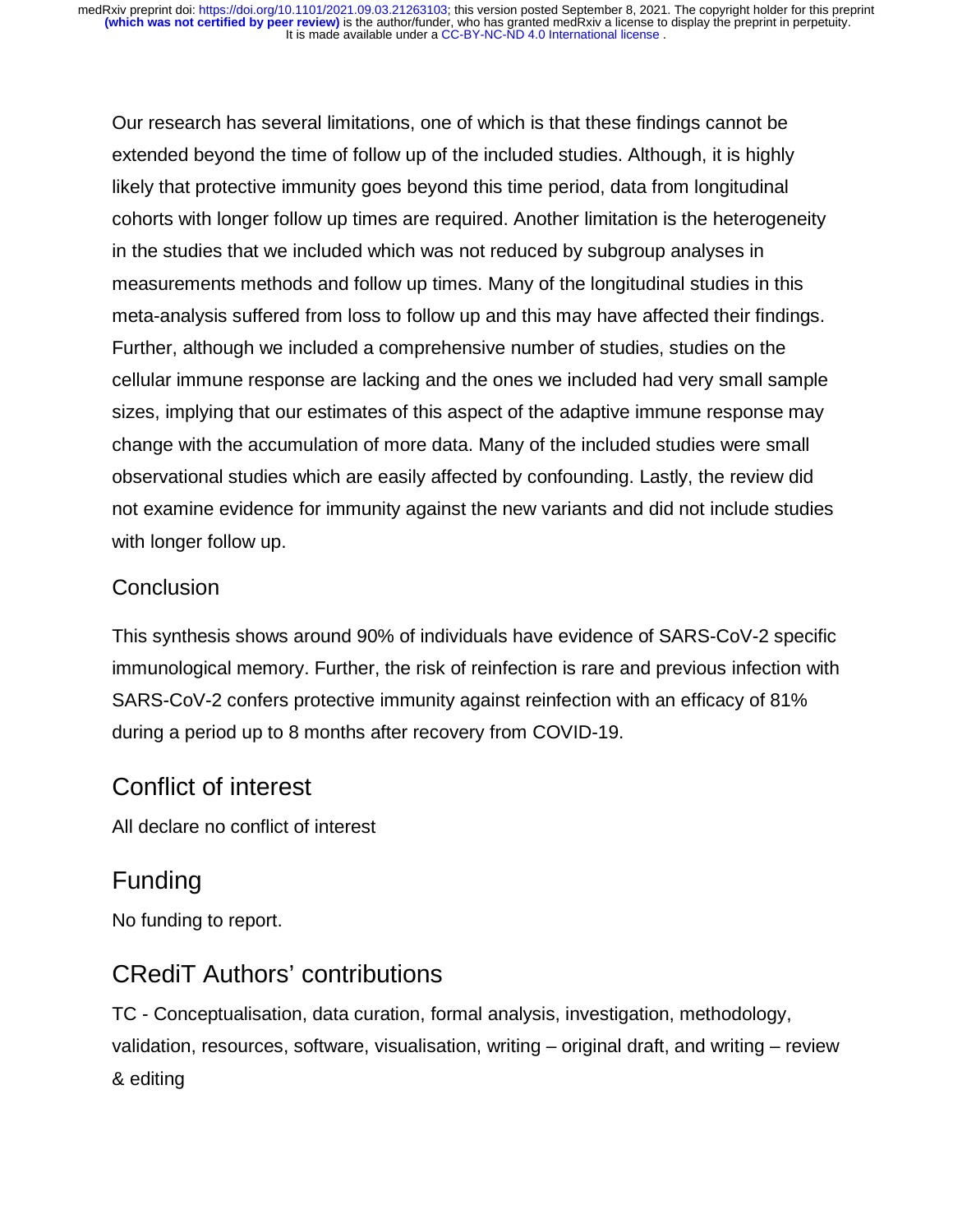JTM - Data curation, investigation, formal analysis, visualization, writing – review & editing

OAHM - Data curation, investigation, formal analysis, methodology, writing – review & editing

LFK - Investigation, methodology, formal analysis, writing – review & editing

NI – Data curation, investigation, writing – review & editing

RA – Data curation, investigation, formal analysis, writing – review & editing

RS – Data curation, investigation, formal analysis, writing – review & editing

MH – Data curation, investigation, formal analysis, writing – review & editing

TA – Data curation, investigation, formal analysis, writing – review & editing

RFH – Data curation, investigation, formal analysis, writing – review & editing

ADN – Data curation, investigation, formal analysis, writing – review & editing

MZH – Data curation, investigation, formal analysis, writing – review & editing

MME – Conceptualisation, investigation, writing – review & editing

FC – Conceptualisation, investigation, writing – review & editing

SARD - Conceptualisation, formal analysis, investigation, methodology, resources,

software, supervision, validation, visualisation, writing – review & editing

All authors critically reviewed the final manuscript.

TC and SARD had full access to and verified the data

# References

 $1.$ Polack FP, Thomas SJ, Kitchin N, Absalon J, Gurtman A, Lockhart S, et al. Safety and efficacy of the BNT162b2 mRNA Covid-19 vaccine. New England Journal of Medicine. 2020.

 $2.$ Voysey M, Clemens SAC, Madhi SA, Weckx LY, Folegatti PM, Aley PK, et al. Safety and efficacy of the ChAdOx1 nCoV-19 vaccine (AZD1222) against SARS-CoV-2: an interim analysis of four randomised controlled trials in Brazil, South Africa, and the UK. The Lancet. 2020.

Burki T. Equitable distribution of COVID-19 vaccines. The Lancet Infectious Diseases. 3. 2021;21(1):33-4.

Krammer F, Srivastava K, Simon VJM. Robust spike antibody responses and increased 4. reactogenicity in seropositive individuals after a single dose of SARS-CoV-2 mRNA vaccine. 2021.

5. Manisty C, Otter AD, Treibel TA, McKnight Á, Altmann DM, Brooks T, et al. Antibody response to first BNT162b2 dose in previously SARS-CoV-2-infected individuals. 2021;397(10279):1057-8.

Gobbi F, Buonfrate D, Moro L, Rodari P, Piubelli C, Caldrer S, et al. Antibody Response to the 6. BNT162b2 mRNA COVID-19 Vaccine in Subjects with Prior SARS-CoV-2 Infection. 2021;13(3):422.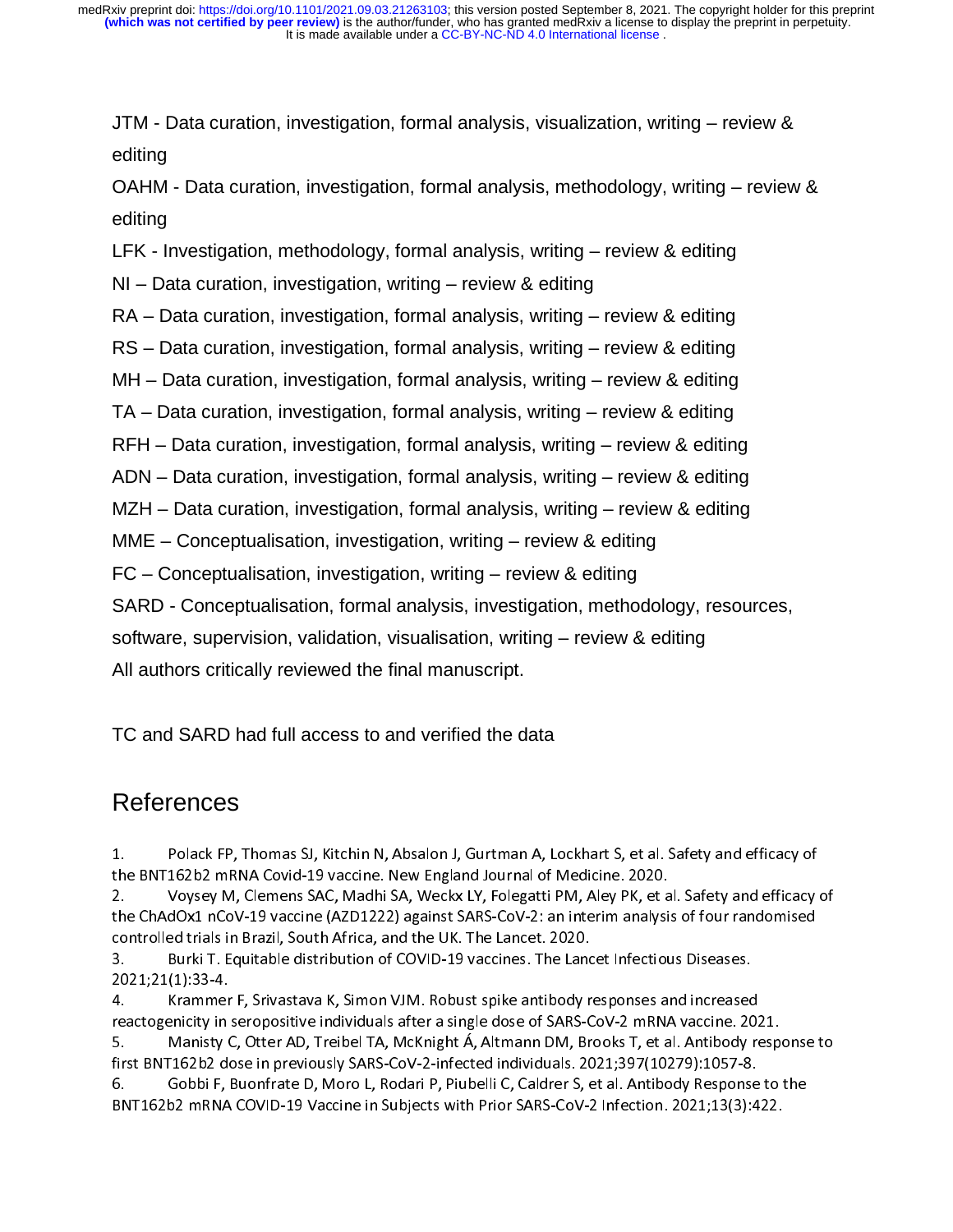$7.$ Case JB, Rothlauf PW, Chen RE, Liu Z, Zhao H, Kim AS, et al. Neutralizing Antibody and Soluble ACE2 Inhibition of a Replication-Competent VSV-SARS-CoV-2 and a Clinical Isolate of SARS-CoV-2. Cell Host & Microbe. 2020;28(3):475-85.e5.

Ko J-H, Joo E-J, Park S-J, Baek JY, Kim WD, Jee J, et al. Neutralizing Antibody Production in 8. Asymptomatic and Mild COVID-19 Patients, in Comparison with Pneumonic COVID-19 Patients. Journal of clinical medicine. 2020;9(7):2268.

Dan JM, Mateus J, Kato Y, Hastie KM, Yu ED, Faliti CE, et al. Immunological memory to SARS-9. CoV-2 assessed for up to 8 months after infection. Science. 2021;371(6529):eabf4063.

 $10<sub>1</sub>$ Cao S, Gan Y, Wang C, Bachmann M, Wei S, Gong J, et al. Post-lockdown SARS-CoV-2 nucleic acid screening in nearly ten million residents of Wuhan, China. Nature Communications. 2020;11(1):5917.

11. Havervall S, Falk AJ, Klingström J, Ng H, Greilert-Norin N, Gabrielsson L, et al. SARS-CoV-2 induces a durable and antigen specific humoral immunity after asymptomatic to mild COVID-19 infection. medRxiv. 2021.2021.01.03.21249162.

Gudbjartsson DF, Norddahl GL, Melsted P, Gunnarsdottir K, Holm H, Eythorsson E, et al. Humoral 12. Immune Response to SARS-CoV-2 in Iceland. The New England journal of medicine. 2020;383(18):1724-34.

Wajnberg A, Amanat F, Firpo A, Altman DR, Bailey MJ, Mansour M, et al. Robust neutralizing 13. antibodies to SARS-CoV-2 infection persist for months. Science. 2020;370(6521):1227-30.

14. Ni L, Ye F, Cheng M-L, Feng Y, Deng Y-Q, Zhao H, et al. Detection of SARS-CoV-2-Specific Humoral and Cellular Immunity in COVID-19 Convalescent Individuals. Immunity. 2020;52(6):971-7.e3.

15. None H, Zhang X, Li X, Li D. Circulating cytokines and lymphocyte subsets in patients who have recovered from COVID-192020.

16. Fendler A, Au L, Boos LA, Byrne F, Shepherd STC, Shum B, et al. Adaptive immunity to SARS-CoV-2 in cancer patients: The CAPTURE study. medRxiv. 2020:2020.12.21.20248608.

17 Grifoni A, Weiskopf D, Ramirez SI, Mateus J, Dan JM, Moderbacher CR, et al. Targets of T Cell Responses to SARS-CoV-2 Coronavirus in Humans with COVID-19 Disease and Unexposed Individuals. Cell. 2020;181(7):1489-501.e15.

18. Van Damme P, Van Herck K. A review of the long-term protection after hepatitis A and B vaccination. Travel Med Infect Dis. 2007;5(2):79-84.

19. Zhou F, Yu T, Du R, Fan G, Liu Y, Liu Z, et al. Clinical course and risk factors for mortality of adult inpatients with COVID-19 in Wuhan, China: a retrospective cohort study. Lancet (London, England). 2020;395(10229):1054-62.

20. Gousseff M, Penot P, Gallay L, Batisse D, Benech N, Bouiller K, et al. Clinical recurrences of COVID-19 symptoms after recovery: Viral relapse, reinfection or inflammatory rebound? J Infect. 2020;81(5):816-46.

Nachmias V, Fusman R, Mann S, Koren G. The first case of documented Covid-19 reinfection in  $21.$ Israel. IDCases. 2020;22:e00970.

Lee JS, Kim SY, Kim TS, Hong KH, Ryoo NH, Lee J, et al. Evidence of Severe Acute Respiratory  $22.$ Syndrome Coronavirus 2 Reinfection After Recovery from Mild Coronavirus Disease 2019. Clin Infect Dis. 2020.

23 Iwasaki A. What reinfections mean for COVID-19. Lancet Infect Dis. 2021;21(1):3-5.

24 Abdullah MS, Chong PL, Asli R, Momin RN, Mani BI, Metussin D, et al. Post discharge positive retests in COVID-19: common but clinically non-significant. Infectious Diseases. 2020;52(10):743-5.

25. An J, Liao X, Xiao T, Qian S, Yuan J, Ye H, et al. Clinical characteristics of recovered COVID-19 patients with re-detectable positive RNA test. Annals of Translational Medicine. 2020;8(17):1084.

Hamed E, Sedeeq S, Alnuaimi AS, Syed M, ElHamid MA, Alemrayat B, et al. Rates of recurrent 26. positive SARS-CoV-2 swab results among patients attending primary care in Qatar. The Journal of infection. 2021;82(4):84-123.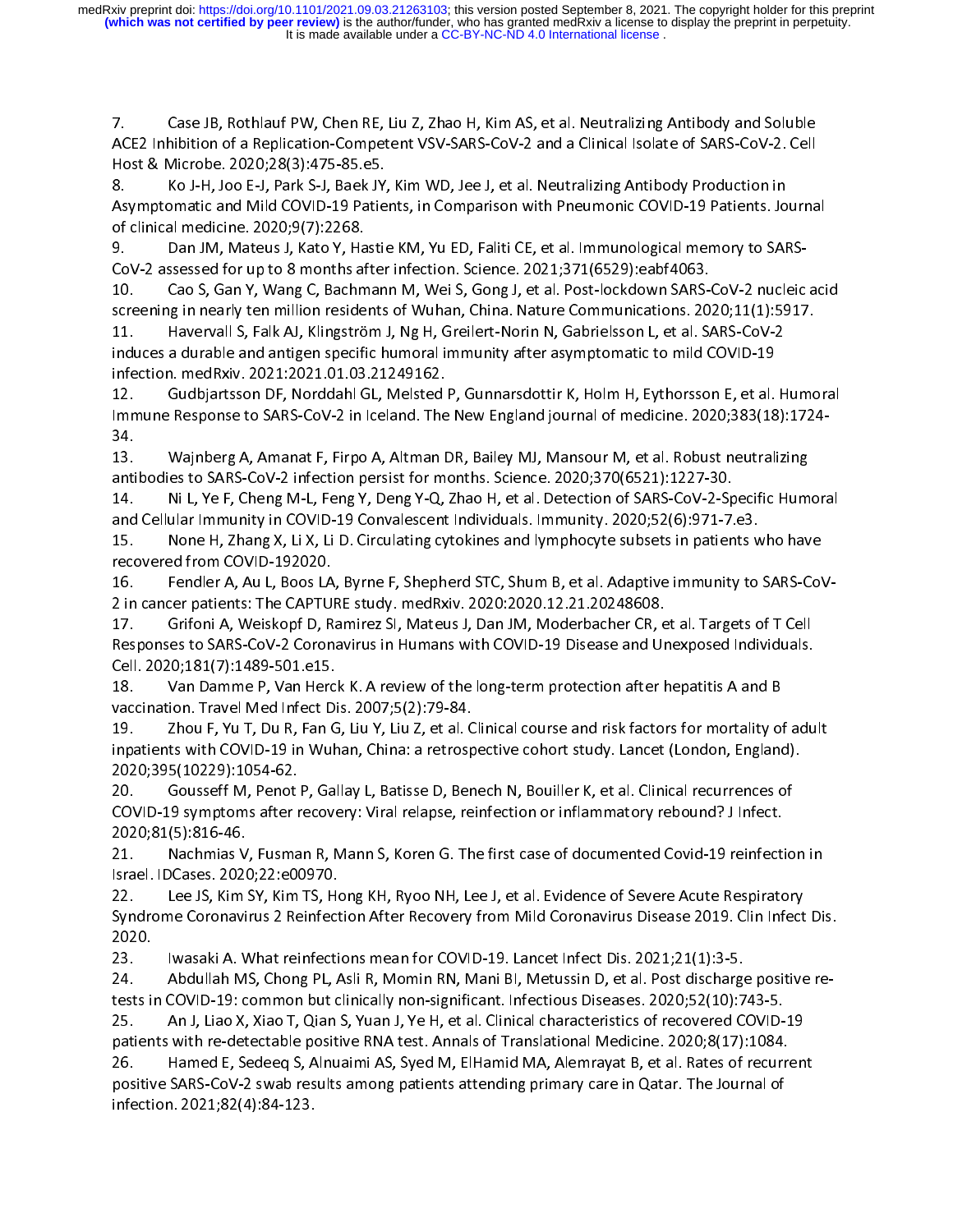$27<sub>2</sub>$ Centers for Disease Control. Common Investigation Protocol for Investigating Suspected SARS-CoV-2 Reinfection 2020 [Available from: https://www.cdc.gov/coronavirus/2019ncov/php/reinfection.html

Abu-Raddad LJ, Chemaitelly H, Coyle P, Malek JA, Ahmed AA, Mohamoud YA, et al. SARS-CoV-2 28. reinfection in a cohort of 43,000 antibody-positive individuals followed for up to 35 weeks. medRxiv. 2021.2021.01.15.21249731.

Ali AM, Ali KM, Fatah MH, Tawfeeq HM, Rostam HM. SARS-CoV-2 Reinfection in Patients 29. Negative for Immunoglobulin G Following Recovery from COVID-19. medRxiv. 2020:2020.11.20.20234385.

30. Hall VJ, Foulkes S, Charlett A, Atti A, Monk EJM, Simmons R, et al. SARS-CoV-2 infection rates of antibody-positive compared with antibody-negative health-care workers in England: a large, multicentre, prospective cohort study (SIREN). The Lancet. 2021;397(10283):1459-69.

31. Edridge AW, Kaczorowska J, Hoste AC, Bakker M, Klein M, Loens K, et al. Seasonal coronavirus protective immunity is short-lasting. Nature medicine. 2020;26(11):1691-3.

32. Faria NR, Claro IM, Candido D, Franco LM, Andrade PS, Coletti TM, et al. Genomic characterisation of an emergent SARS-CoV-2 lineage in Manaus: preliminary findings. 2021.

World Health Organization. Tracking SARS-CoV-2 variants 2021 [updated 13 August 2021. 33. Available from: https://www.who.int/en/activities/tracking-SARS-CoV-2-variants/

Tegally H, Wilkinson E, Giovanetti M, Iranzadeh A, Fonseca V, Giandhari J, et al. Emergence and 34. rapid spread of a new severe acute respiratory syndrome-related coronavirus 2 (SARS-CoV-2) lineage with multiple spike mutations in South Africa. medRxiv. 2020:2020.12.21.20248640.

Page MJ, Moher D, Bossuyt PM, Boutron I, Hoffmann TC, Mulrow CD, et al. PRISMA 2020 35. explanation and elaboration: updated guidance and exemplars for reporting systematic reviews. BMJ (Clinical research ed). 2021;372.

Doi SA, Furuya-Kanamori L, Xu C, Lin L, Chivese T, Thalib L. Questionable utility of the relative 36. risk in clinical research: a call for change to practice. Journal of clinical epidemiology. 2020.

37 Doi SA, Furuya-Kanamori L, Xu C, Chivese T, Lin L, Musa A, et al. The OR is "portable" but not the RR: time to do away with the log link in binomial regression. 2021.

Stone JC, Glass K, Clark J, Ritskes-Hoitinga M, Munn Z, Tugwell P, et al. The MethodologicAl 38. STandards for Epidemiological Research (MASTER) scale demonstrated a unified framework for bias assessment. Journal of clinical epidemiology. 2021;134:52-64.

Hoy D, Brooks P, Woolf A, Blyth F, March L, Bain C, et al. Assessing risk of bias in prevalence 39. studies: modification of an existing tool and evidence of interrater agreement. Journal of clinical epidemiology. 2012;65(9):934-9.

Doi SA, Barendregt JJ, Khan S, Thalib L, Williams GM. Advances in the meta-analysis of 40. heterogeneous clinical trials I: the inverse variance heterogeneity model. Contemporary clinical trials. 2015;45:130-8

Harris RJ, Deeks JJ, Altman DG, Bradburn MJ, Harbord RM, Sterne JAJTSJ. Metan: fixed-and 41. random-effects meta-analysis. 2008;8(1):3-28.

42. Freeman MF, Tukey JWJTAoMS. Transformations related to the angular and the square root. 1950:607-11.

43 Stata Press. Stata Statistical Software. Stata Corporation, College Station, 2016.

Abu-Raddad LJ, Chemaitelly H, Malek JA, Ahmed AA, Mohamoud YA, Younuskunju S, et al. 44 Assessment of the risk of SARS-CoV-2 reinfection in an intense re-exposure setting. Clin Infect Dis. 2020.

45. Adrielle dos Santos L, Filho PGdG, Silva AMF, Santos JVG, Santos DS, Aquino MM, et al. Recurrent COVID-19 including evidence of reinfection and enhanced severity in thirty Brazilian healthcare workers. Journal of Infection. 2021;82(3):399-406.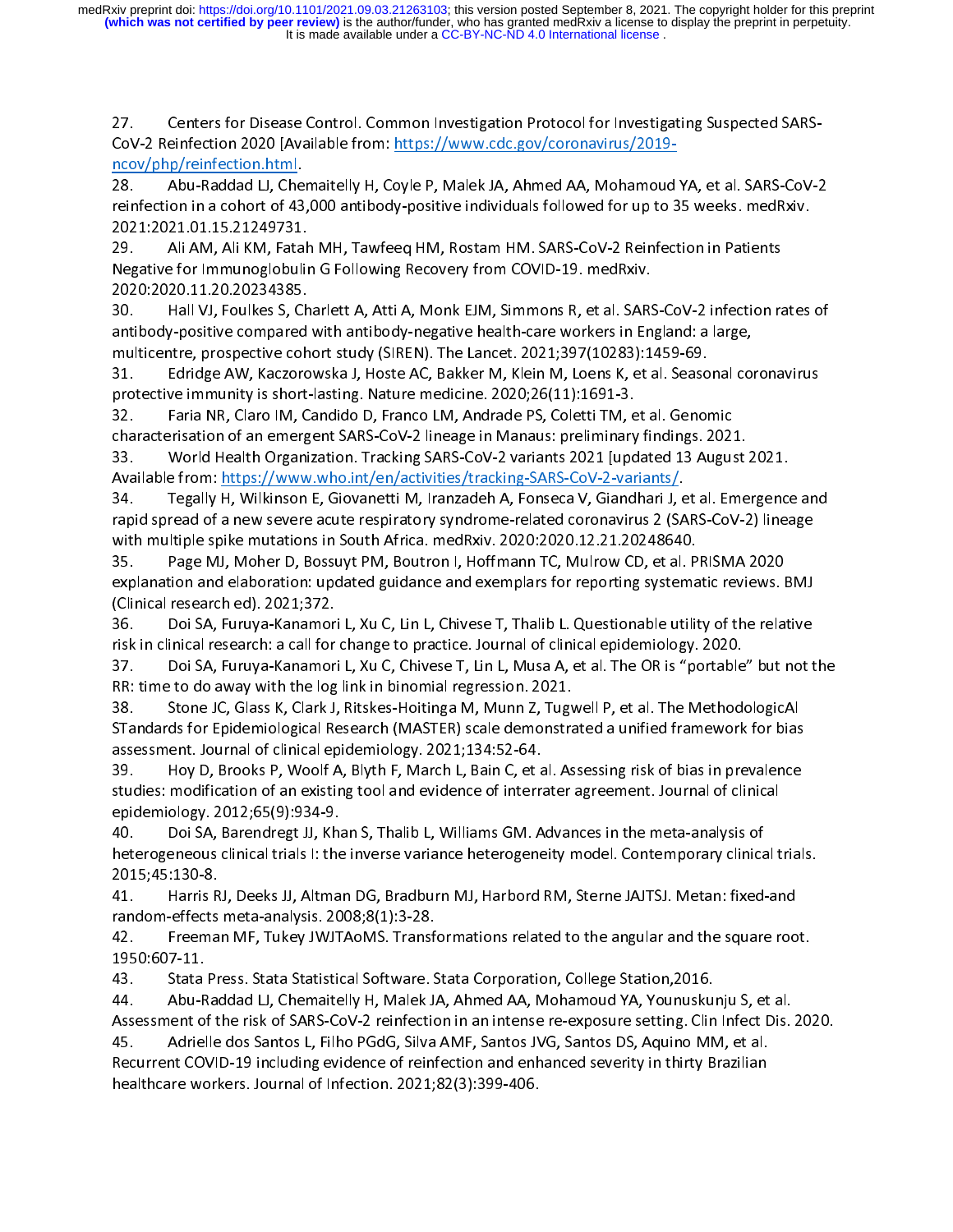46. Breathnach AS, Riley PA, Cotter MP, Houston AC, Habibi MS, Planche TD. Prior COVID-19 significantly reduces the risk of subsequent infection, but reinfections are seen after eight months. J Infect. 2021;82(4):e11-e2.

Cao H, Ruan L, Liu J, Liao W. The clinical characteristic of eight patients of COVID-19 with positive 47. RT-PCR test after discharge. Journal of medical virology. 2020;92(10):2159-64.

Chen J, Xu X, Hu J, Chen Q, Xu F, Liang H, et al. Clinical course and risk factors for recurrence of 48. positive SARS-CoV-2 RNA: a retrospective cohort study from Wuhan, China. Aging. 2020;12(17):16675-89.

Chirathaworn C, Sripramote M, Chalongviriyalert P, Jirajariyavej S, Kiatpanabhikul P, Saiyarin J, 49. et al. SARS-CoV-2 RNA shedding in recovered COVID-19 cases and the presence of antibodies against SARS-CoV-2 in recovered COVID-19 cases and close contacts, Thailand, April-June 2020. PloS one. 2020;15(10):e0236905.

50. De Giorgi V, West KA, Henning AN, Chen L, Holbrook MR, Gross R, et al. Anti-SARS-CoV-2 Serology persistence over time in COVID-19 Convalescent Plasma Donors. medRxiv. 2021 2021 03 08 21253093

51. Fischer B, Lindenkamp C, Lichtenberg C, Birschmann I, Knabbe C, Hendig D. Evidence of longlasting humoral and cellular immunity against SARS-CoV-2 even in elderly COVID-19 convalescents showing a mild to moderate disease progression. medRxiv. 2021:2021.02.23.21251891.

García-Abellán J, Padilla S, Fernández-González M, García JA, Agulló V, Andreo M, et al. Long-52. term clinical, virological and immunological outcomes in patients hospitalized for COVID-19: antibody response predicts long COVID. medRxiv. 2021:2021.03.08.21253124.

Hansen CB, Jarlhelt I, Pérez-Alós L, Hummelshøj Landsy L, Loftager M, Rosbjerg A, et al. SARS-53. CoV-2 Antibody Responses Are Correlated to Disease Severity in COVID-19 Convalescent Individuals. The Journal of Immunology. 2021;206(1):109.

Hansen CH, Michlmayr D, Gubbels SM, Mølbak K, Ethelberg S. Assessment of protection against 54. reinfection with SARS-CoV-2 among 4 million PCR-tested individuals in Denmark in 2020: a populationlevel observational study. The Lancet. 2021;397(10280):1204-12.

55. Huang J, Zheng L, Li Z, Hao S, Ye F, Chen J, et al. Recurrence of SARS-CoV-2 PCR positivity in COVID-19 patients: a single center experience and potential implications. medRxiv. 2020 2020 05 06 20089573.

Huynh A, Arnold DM, Smith JW, Moore JC, Zhang A, Chagla Z, et al. Characteristics of Anti-SARS-56. CoV-2 Antibodies in Recovered COVID-19 Subjects. Viruses. 2021;13(4).

57. Jia R, Wang X, Liu P, Liang X, Ge Y, Tian H, et al. Mild Cytokine Elevation, Moderate CD4+DT Cell Response and Abundant Antibody Production in Children with COVID-19. Virologica Sinica. 2020;35(6):734-43.

58. Jiang M, Li Y, Han M, Wang Z, Zhang Y, Du X. Recurrent PCR positivity after hospital discharge of people with coronavirus disease 2019 (COVID-19). The Journal of infection. 2020;81(1):147-78.

59. Li Y, Hu Y, Yu Y, Zhang X, Li B, Wu J, et al. Positive result of Sars-Cov-2 in faeces and sputum from discharged patients with COVID-19 in Yiwu, China. Journal of medical virology. 2020;92(10):1938-47.

60. Liu T, Wu S, Zeng G, Zhou F, Li Y, Guo F, et al. Recurrent positive SARS-CoV-2: Immune certificate may not be valid. Journal of Medical Virology. 2020;92(11):2384-6.

Murillo-Zamora E, Mendoza-Cano O, Delgado-Enciso I, Hernandez-Suarez CM. Predictors of 61. severe symptomatic laboratory-confirmed SARS-CoV-2 reinfection. Public Health. 2021;193:113-5.

62. Ogega CO, Skinner NE, Blair PW, Park H-S, Littlefield K, Ganesan A, et al. Durable SARS-CoV-2 B cell immunity after mild or severe disease. The Journal of Clinical Investigation. 2021;131(7).

Olea B, Albert E, Torres I, Amat P, Remigia MJ, Gozalbo-Rovira R, et al. Adaptive immune 63. responses to SARS-CoV-2 in recovered severe COVID-19 patients. medRxiv. 2021:2021.01.05.20249027.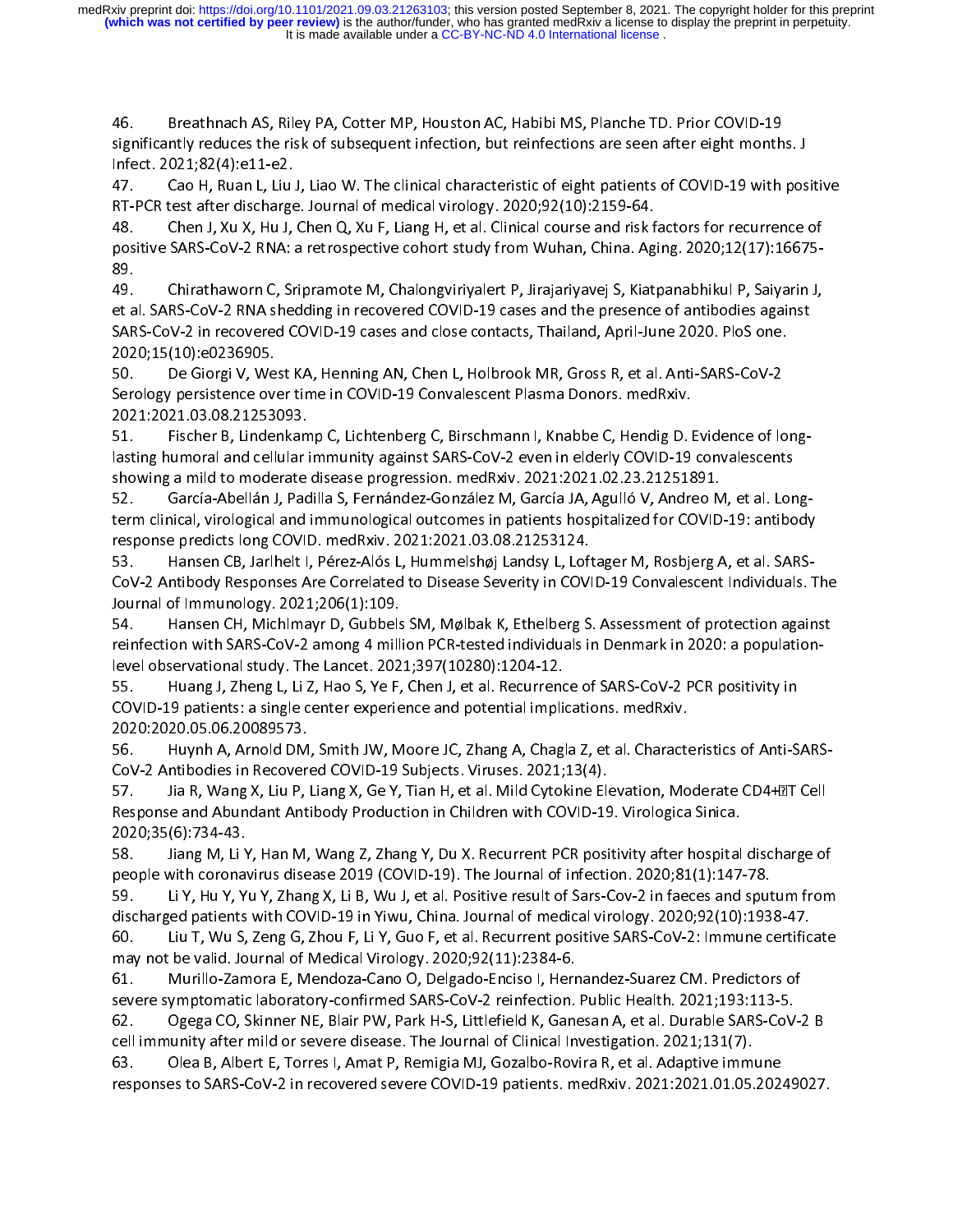64. Peng P, Hu J, Deng H-j, Liu B-z, Fang L, Wang K, et al. Changes in the humoral immunity response in SARS-CoV-2 convalescent patients over 8 months. Cellular & Molecular Immunology. 2021;18(2):490- $1.$ 

65. Perez G, Banon T, Gazit S, Moshe SB, Wortsman J, Grupel D, et al. A 1 to 1000 SARS-CoV-2 reinfection proportion in members of a large healthcare provider in Israel: a preliminary report. medRxiv. 2021:2021.03.06.21253051.

Pilz S, Chakeri A, Ioannidis JPA, Richter L, Theiler-Schwetz V, Trummer C, et al. SARS-CoV-2 re-66. infection risk in Austria. European Journal of Clinical Investigation. 2021;51(4):e13520.

67 Prévost J, Gasser R, Beaudoin-Bussières G, Richard J, Duerr R, Laumaea A, et al. Cross-Sectional Evaluation of Humoral Responses against SARS-CoV-2 Spike. Cell Reports Medicine. 2020;1(7).

68. Qiao X-M, Xu X-F, Zi H, Liu G-X, Li B-H, Du X, et al. Re-positive Cases of Nucleic Acid Tests in Discharged Patients With COVID-19: A Follow-Up Study. Frontiers in medicine. 2020;7:349-.

69. Rydyznski Moderbacher C, Ramirez SI, Dan JM, Grifoni A, Hastie KM, Weiskopf D, et al. Antigen-Specific Adaptive Immunity to SARS-CoV-2 in Acute COVID-19 and Associations with Age and Disease Severity. Cell. 2020;183(4):996-1012.e19.

70. Sheehan MM, Reddy AJ, Rothberg MB. Reinfection Rates Among Patients Who Previously Tested Positive for Coronavirus Disease 2019: A Retrospective Cohort Study. Clinical Infectious Diseases. 2021.

Shu H, Wang S, Ruan S, Wang Y, Zhang J, Yuan Y, et al. Dynamic Changes of Antibodies to SARS- $71.$ CoV-2 in COVID-19 Patients at Early Stage of Outbreak. Virologica Sinica. 2020;35(6):744-51.

 $72.$ Wong J, Koh WC, Momin RN, Alikhan MF, Fadillah N, Naing L. Probable causes and risk factors for positive SARS-CoV-2 test in recovered patients: Evidence from Brunei Darussalam. Journal of Medical Virology. 2020;92(11):2847-51.

73. Wu J, Liu X, Liu J, Liao H, Long S, Zhou N, et al. Coronavirus Disease 2019 Test Results After Clinical Recovery and Hospital Discharge Among Patients in China. JAMA network open. 2020;3(5):e209759-e.

74. Wu X, Wang Z, He Z, Li Y, Wu Y, Wang H, et al. A follow-up study shows no new infections caused by patients with repeat positive of COVID-19 in Wuhan. medRxiv. 2020:2020.11.18.20232892. 75. Xiang F, Wang X, He X, Peng Z, Yang B, Zhang J, et al. Antibody Detection and Dynamic

Characteristics in Patients With Coronavirus Disease 2019. Clinical Infectious Diseases. 2020;71(8):1930- $\overline{4}$ .

Xiao AT, Tong YX, Zhang S. False negative of RT-PCR and prolonged nucleic acid conversion in 76. COVID-19: Rather than recurrence. Journal of medical virology. 2020;92(10):1755-6.

77. Ye G, Pan Z, Pan Y, Deng Q, Chen L, Li J, et al. Clinical characteristics of severe acute respiratory syndrome coronavirus 2 reactivation. The Journal of infection. 2020;80(5):e14-e7.

Yuan B, Liu H-Q, Yang Z-R, Chen Y-X, Liu Z-Y, Zhang K, et al. Recurrence of positive SARS-CoV-2 78. viral RNA in recovered COVID-19 patients during medical isolation observation. Scientific Reports. 2020;10(1):11887.

79. Yuan J, Kou S, Liang Y, Zeng J, Pan Y, Liu L. Polymerase Chain Reaction Assays Reverted to Positive in 25 Discharged Patients With COVID-19. Clin Infect Dis. 2020;71(16):2230-2.

80. Zhang G, Nie S, Zhang Z, Zhang Z. Longitudinal Change of Severe Acute Respiratory Syndrome Coronavirus 2 Antibodies in Patients with Coronavirus Disease 2019. J Infect Dis. 2020;222(2):183-8.

Zhao J, Yuan Q, Wang H, Liu W, Liao X, Su Y, et al. Antibody Responses to SARS-CoV-2 in Patients 81. With Novel Coronavirus Disease 2019. Clinical Infectious Diseases. 2020;71(16):2027-34.

82. Zhao Y-m, Shang Y-m, Song W-b, Li Q-q, Xie H, Xu Q-f, et al. Follow-up study of the pulmonary function and related physiological characteristics of COVID-19 survivors three months after recovery. EClinicalMedicine. 2020;25.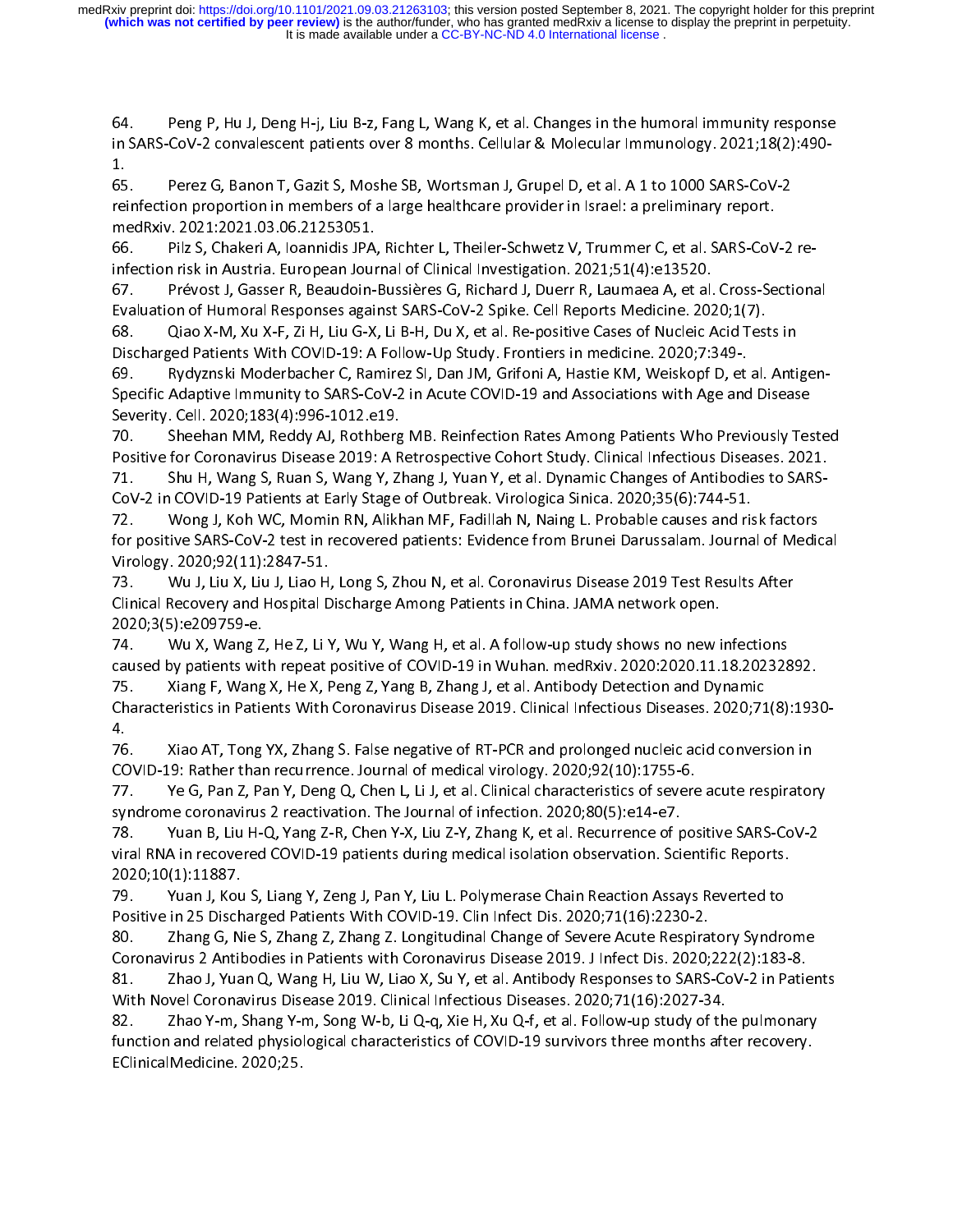83. Zheng KI, Wang X-B, Jin X-H, Liu W-Y, Gao F, Chen Y-P, et al. A Case Series of Recurrent Viral RNA Positivity in Recovered COVID-19 Chinese Patients. Journal of General Internal Medicine. 2020;35(7):2205-6.

Zhu H, Fu L, Jin Y, Shao J, Zhang S, Zheng N, et al. Clinical features of COVID-19 convalescent 84. patients with re-positive nucleic acid detection. Journal of Clinical Laboratory Analysis. 2020;34(7):e23392.

85. Iwamura APD, Tavares da Silva MR, Hümmelgen AL, Soeiro Pereira PV, Falcai A, Grumach AS, et al. Immunity and inflammatory biomarkers in COVID-19: A systematic review. 2021;31(4):e2199.

86. Shrotri M, van Schalkwyk MC, Post N, Eddy D, Huntley C, Leeman D, et al. T cell response to SARS-CoV-2 infection in humans: A systematic review. 2021;16(1):e0245532.

87 Yan W, Chen D, Bigambo FM, Wei H, Wang X, Xia Y. Differences of blood cells, lymphocyte subsets and cytokines in COVID-19 patients with different clinical stages: a network meta-analysis. BMC Infectious Diseases. 2021;21(1):156.

Váncsa S, Dembrovszky F, Farkas N, Szakó L, Teutsch B, Bunduc S, et al. Repeated SARS-CoV-2 88. Positivity: Analysis of 123 Cases. 2021;13(3):512.

89. Farrukh L, Mumtaz A, Sana MK. How strong is the evidence that it is possible to get SARS-CoV-2 twice? A systematic review n/a(n/a):e2203.

90. Arafkas M, Khosrawipour T, Kocbach P, Zielinski K, Schubert J, Mikolajczyk A, et al. Current meta-analysis does not support the possibility of COVID-19 reinfections. 2021;93(3):1599-604.

91. Bwire GM, Njiro BJ. A systematic review on the levels of antibodies in COVID-19 virus exposed but negative newborns: a possible vertical transmission of IgG/IgM. medRxiv. 2020 2020 06 09 20127118

92. Piri SM, Edalatfar M, Shool S, Jalalian MN, Tavakolpour S. A systematic review on the recurrence of SARS-CoV-2 virus: frequency, risk factors, and possible explanations. Infectious Diseases. 2021;53(5):315-24.

93. Choudhary MC, Crain CR, Qiu X, Hanage W, Li JZ. Severe Acute Respiratory Syndrome Coronavirus 2 (SARS-CoV-2) Sequence Characteristics of Coronavirus Disease 2019 (COVID-19) Persistence and Reinfection. Clinical Infectious Diseases. 2021.

Váncsa S, Dembrovszky F, Farkas N, Szakó L, Teutsch B, Bunduc S, et al. Repeated SARS-CoV-2 94. Positivity: Analysis of 123 Cases. Viruses. 2021;13(3).

95. Yu J, Tostanoski LH, Peter L, Mercado NB, McMahan K, Mahrokhian SH, et al. DNA vaccine protection against SARS-CoV-2 in rhesus macaques. Science. 2020;369(6505):806-11.

96. Gao Q, Bao L, Mao H, Wang L, Xu K, Yang M, et al. Development of an inactivated vaccine candidate for SARS-CoV-2. Science. 2020;369(6499):77-81.

97 Abu Jabal K, Ben-Amram H, Beiruti K, Batheesh Y, Sussan C, Zarka S, et al. Impact of age, ethnicity, sex and prior infection status on immunogenicity following a single dose of the BNT162b2 mRNA COVID-19 vaccine: real-world evidence from healthcare workers, Israel, December 2020 to January 2021. Euro Surveill. 2021;26(6).

98. Prendecki M, Clarke C, Brown J, Cox A, Gleeson S, Guckian M, et al. Effect of previous SARS-CoV-2 infection on humoral and T-cell responses to single-dose BNT162b2 vaccine. Lancet (London, England). 2021;397(10280):1178-81.

99. Crotty S. T Follicular Helper Cell Biology: A Decade of Discovery and Diseases. Immunity. 2019;50(5):1132-48.

 $100.$ Escandón K, Rasmussen AL, Bogoch, II, Murray EJ, Escandón K, Popescu SV, et al. COVID-19 false dichotomies and a comprehensive review of the evidence regarding public health, COVID-19 symptomatology, SARS-CoV-2 transmission, mask wearing, and reinfection. BMC Infect Dis. 2021;21(1):710.